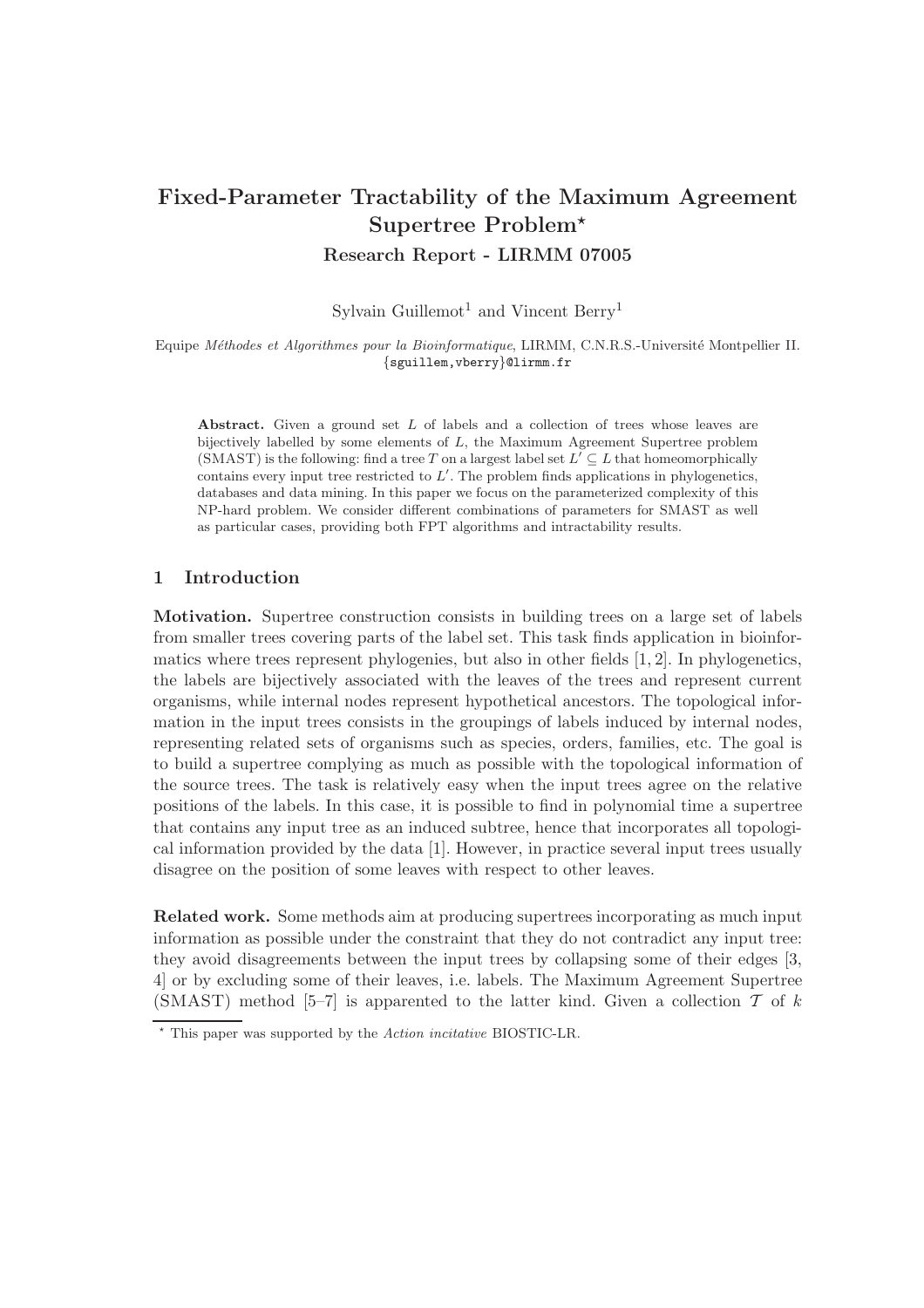trees of maximum degree d with labels taken in a ground set L of size  $n$ , an agreement supertree for T is a tree T on a subset  $L' \subseteq L$  such that each tree of T restricted to  $L'$  is included in  $T$ . The SMAST problem consists in finding an agreement supertree containing the maximum number of labels from L.

This problem is NP-hard in general as it generalizes the MAST problem [8]. SMAST remains NP-hard when d is unrestricted for  $k \geq 3$  input trees [6] and for trees of degree  $d \geq 2$  when k is unrestricted [5]. Moreover, [6, 5] have also considered the complement problem, which is a minimization problem where the measure is the number  $p$  of labels missing in an agreement supertree. This problem can not be approximated in polynomial time within a constant factor, unless  $P = NP$  [5]. The corresponding decision problem parameterized in  $p$  is W[2]-hard [5].

For the particular case of  $d = 2$ , [6] gave an  $O(n^{3k^2})$  algorithm for SMAST. For  $k = 2$  both [6, 5] shown that SMAST can be solved in polynomial time, by reduction to MAST.

**Our results.** In this paper, we focus on the particular case where  $d = 2$ . Note that in phylogenetics, the input trees of SMAST will often be binary as a result of the optimization algorithms used to analyze raw molecular data. We improve on previous results in several ways.

First, we show that SMAST on  $k$  rooted binary trees on a label set of size  $n$  can be solved in  $O((2k)^p k n^2)$ . This algorithm is only exponential in p, that roughly represents the extent to which the input trees disagree. Thus, the algorithm will be reasonably fast when dealing with collections of trees obtained for genes displaying a low level of homoplasy. Then, we provide an  $O((8n)^k)$  algorithm, independent of p, and significantly improving on the  $O(n^{3k^2})$  algorithm of [6]. This algorithm shows that SMAST is tractable for a small number of trees, extending in some sense the previously known results for  $k = 2$  trees [6, 5, 9]. We also obtain some fixed-parameter intractability results for various combinations of parameters of SMAST.

We then consider SMAST on collections of rooted triples (binary trees on 3 leaves), focusing on the complexity of this variant parameterized in  $p$ . Since this problem is equivalent to SMAST in its general setting  $[9]$ , it is W[2]-hard. However, we show here that an FPT algorithm can be achieved for complete collections of rooted triples, i.e., when there is at least one rooted triple for each set of 3 labels in L. This results from the fact that conflicts between the input trees can be circumvented to small sets of labels, leading to  $O(4^p n^3)$  and  $O(3.12^p + n^4)$  algorithms.

#### 2 Definitions

We consider rooted trees which are bijectively leaf-labelled. Let  $T$  be such a tree, we identify its leaf set with its label set, denoted by  $L(T)$ . The size of T is  $|T| := |L(T)|$ .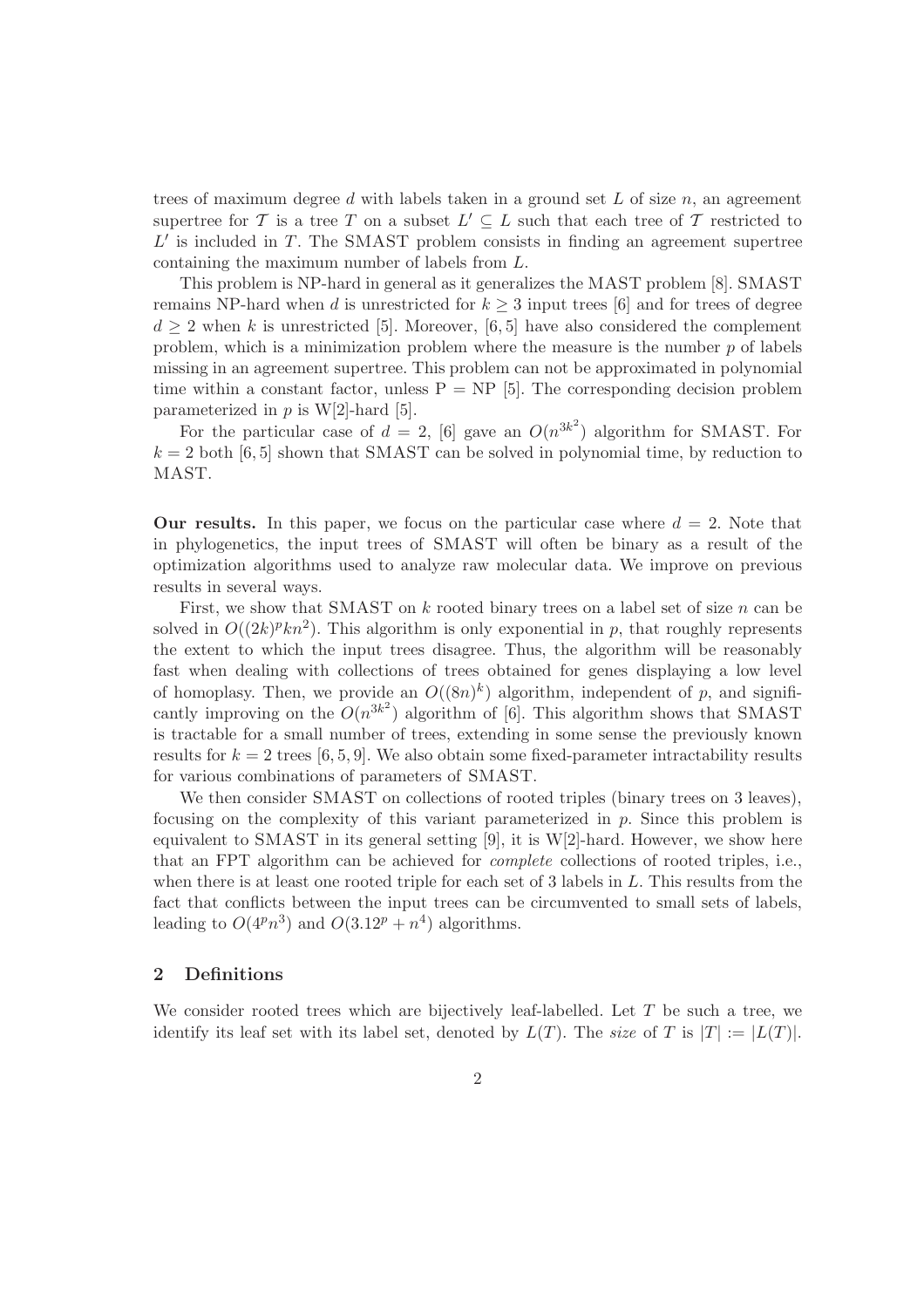The node set of T is denoted by  $N(T)$ , and  $r(T)$  stands for the root of T. We use a parenthesized notation for trees: if  $x$  is a label, then  $x$  denotes the tree whose root is a leaf labelled by x; if  $T_1, ..., T_k$  are trees, then  $(T_1, ..., T_k)$  stands for the tree whose root is connected to the child subtrees  $T_1, ..., T_k$ .

If x is a node of T,  $T(x)$  stands for the subtree of T rooted at x, and  $L(x)$  for the label set of this subtree. If x, y are two nodes of T, then  $x \leq_T y$  means that x is a descendant of y in T. The upper bound of two nodes  $x, y$  of T w.r.t.  $\leq_T$  is called the lowest common ancestor of x, y, and is denoted by  $lca_T(x, y)$ . If x, y are two nodes of T s.t.  $x \leq_T y$ , denote by child $T(x, y)$  the child of y along the path joining y to x in T. If x is an internal node of T, the set of children of x in T is denoted by children $T(x)$ .

Given a tree T and a label set L, the restriction of T to L, denoted by  $T|L$ , is the tree homeomorphic to the smallest subtree of  $T$  connecting leaves of  $L$ . Let  $T, T'$  be two trees. We say that T embeds in T', denoted by  $T \leq T'$ , iff  $T = T'|L(T)$ . We say that T partially embeds in T', denoted by  $T \Join T'$ , iff  $T|L(T') = T'|L(T)$ . A collection is a family  $\mathcal{T} = \{T_1, ..., T_k\}$  of trees, the label set of the collection is  $L(\mathcal{T}) = \bigcup_{i=1}^k L(T_i)$ . Given a label set L, the restriction of T to L is the collection  $T | L = {T_1 | L, ..., T_k | L}$ . See Figure 1 for an example of a collection.



Fig. 1. A collection  $\mathcal T$  of 3 input trees.

A rooted triple (or triple for short) is a binary tree T s.t.  $|L(T)| = 3$ ; such a tree has the form  $T = ((x, y), z)$ , and will be denoted by xy|z. A collection of triples is a collection  $\mathcal{R} = \{t_1, ..., t_k\}$  where each  $t_i$  is a triple. R is *complete* iff each set of three labels in  $L(\mathcal{R})$  is present in at least one  $t_i$ . To a binary tree T, we associate a complete collection of triples  $rt(T)$  formed by the triples  $t_i \leq T$ ; to a collection T, we associate a collection of triples  $rt(T) = \cup_{T \in \mathcal{T}} rt(T)$ . For a complete collection of triples R, we say that R is treelike iff there exists a tree T s.t.  $\mathcal{R} = rt(T)$ ; then we say that R displays T.

An agreement supertree for T is a tree S s.t.  $L(S) \subseteq L(\mathcal{T})$  and for each  $i \in [k], S \bowtie T_i$ . We say that S is a total agreement supertree for T if additionnally  $L(S) = L(T)$ . The collection T is *compatible* iff there exists a total agreement supertree for T. A *conflict* between T is a set  $C \subseteq L(T)$  s.t.  $T|C$  is incompatible. For instance,  $T = (((a, b), c), (e, f))$ is an agreement supertree for the collection T of Figure 1, and  $C = \{a, b, c, d\}$  is a conflict between  $T$ .

Given a collection T, we define  $SMAST(T)$  as the set of agreement supertrees for  $\mathcal T$ . The MAXIMUM AGREEMENT SUPERTREE problem (SMAST) asks: given a collection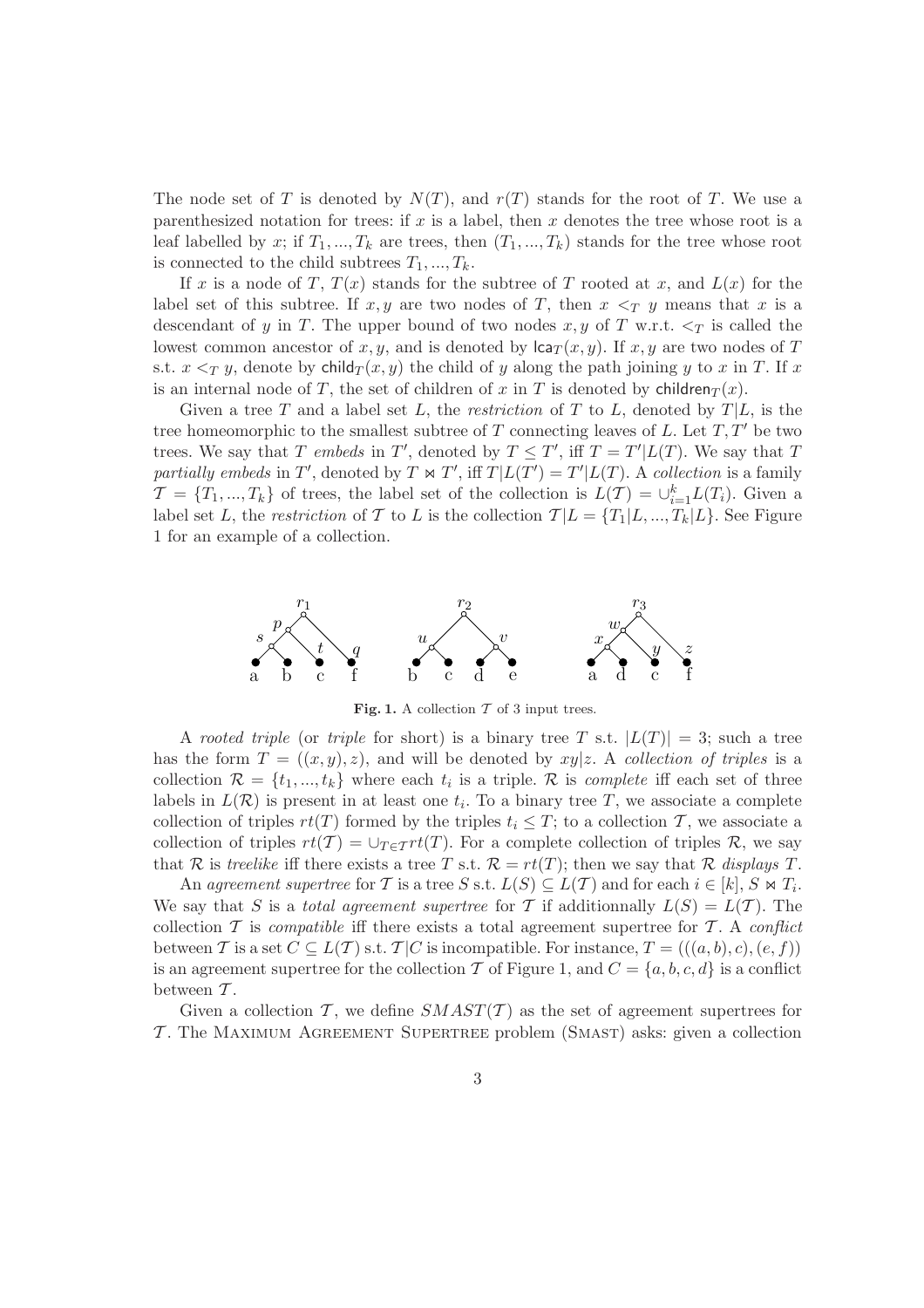T, find an agreement supertree for T with the largest size. Equivalently, it amounts to seek a largest set  $L \subseteq L(\mathcal{T})$  s.t.  $\mathcal{T}|L$  is compatible. The size of such an optimal solution is denoted by  $\#SMAST(\mathcal{T})$ . We also denote by P-SMAST the parameterized version of SMAST, which asks: given a collection  $\mathcal T$  and a parameter  $p$ , can  $\mathcal T$  be made compatible by removing at most  $p$  labels?

#### 3 Solving SMAST on binary trees

Throughout this section, we consider a fixed collection  $\mathcal{T} = \{T_1, ..., T_k\}$  of binary trees, we let  $n$  denote the size of the label set and  $k$  the number of trees.

If T is a tree, we define  $N^{\perp}(T) := N(T) \cup {\perp}$ . We extend the notation  $T(u)$  to  $u \in N^{\perp}(T)$ , s.t. if  $u = \perp$  then  $T(u)$  is the empty tree. We extend the relation  $\leq_T$  to  $N^{\perp}(T)$  s.t.  $\perp \leq_T x$  for each  $x \in N^{\perp}(T)$ .

A position in T is a tuple  $\pi = (u_1, ..., u_k)$ , where each  $u_i \in N^{\perp}(T_i)$ . For  $i \in [k]$ , the *i*th component of  $\pi$  is denoted  $\pi[i]$ . We set  $I(\pi) = \{i \in [k] : \pi[i]$  is an internal node of  $T_i$ . We define the *initial position*  $\pi_{\top} = (r_1, ..., r_k)$ , where each  $r_i$  is the root of  $T_i$ . We define the final position  $\pi_{\perp} = (\perp, ..., \perp)$ . We let  $\Pi(\mathcal{T})$  denote the set of positions in  $\mathcal{T}$ .

## 3.1 Solving SMAST in  $O((2k)^p \times kn^2)$  time

In this section, we describe an algorithm deciding the compatibility of a collection in  $O(kn^2)$  time, and returning a conflict of size  $\leq 2k$  in case of incompatibility. This yields an FPT algorithm for P-SMAST with  $O((2k)^p \times kn^2)$  running time.

The well-known BUILD algorithm  $[1, 10]$  decides the compatibility of a collection but doesn't give a conflict in case of incompatibility. Like BUILD, the algorithm presented here builds the supertree using a recursive top-down approach. Each step constructs a graph where the connected components correspond to the subtrees hanging from the root of the supertree. However, we replace the graph used in BUILD with a graph that when connected yields a conflict of size  $\leq 2k$ , identified thanks to a spanning tree.

We begin with some additional definitions. A position is *reduced* iff each component is either  $\perp$  or an internal node; to any position  $\pi$ , we associate a reduced position  $\pi \downarrow$  by replacing by  $\perp$  any component of  $\pi$  that is a leaf. We set  $\mathcal{T}(\pi) := \{T_1(u_1), ..., T_k(u_k)\}\$ . Given a position  $\pi$  in T, we say that  $\pi$  is *compatible* iff  $\mathcal{T}(\pi)$  is compatible.

Observe that:

**Lemma 1.** Suppose that  $\mathcal{T} = \{T_1, ..., T_k\}$  is compatible. Then:

- 1. for each  $L \subseteq L(\mathcal{T})$ ,  $\mathcal{T}|L$  is compatible.
- 2. for each position  $\pi$  in  $\mathcal{T}, \mathcal{T}(\pi)$  is compatible.

*Proof.* To prove Point 1, consider  $L \subseteq L(\mathcal{T})$ . Let S be a total agreement supertree for T. Then for each  $i \in [k]$  we have  $T_i \leq S \Rightarrow T_i | L \leq S | L$ . Hence  $S | L$  is a total agreement supertree for  $\mathcal{T}|L$ .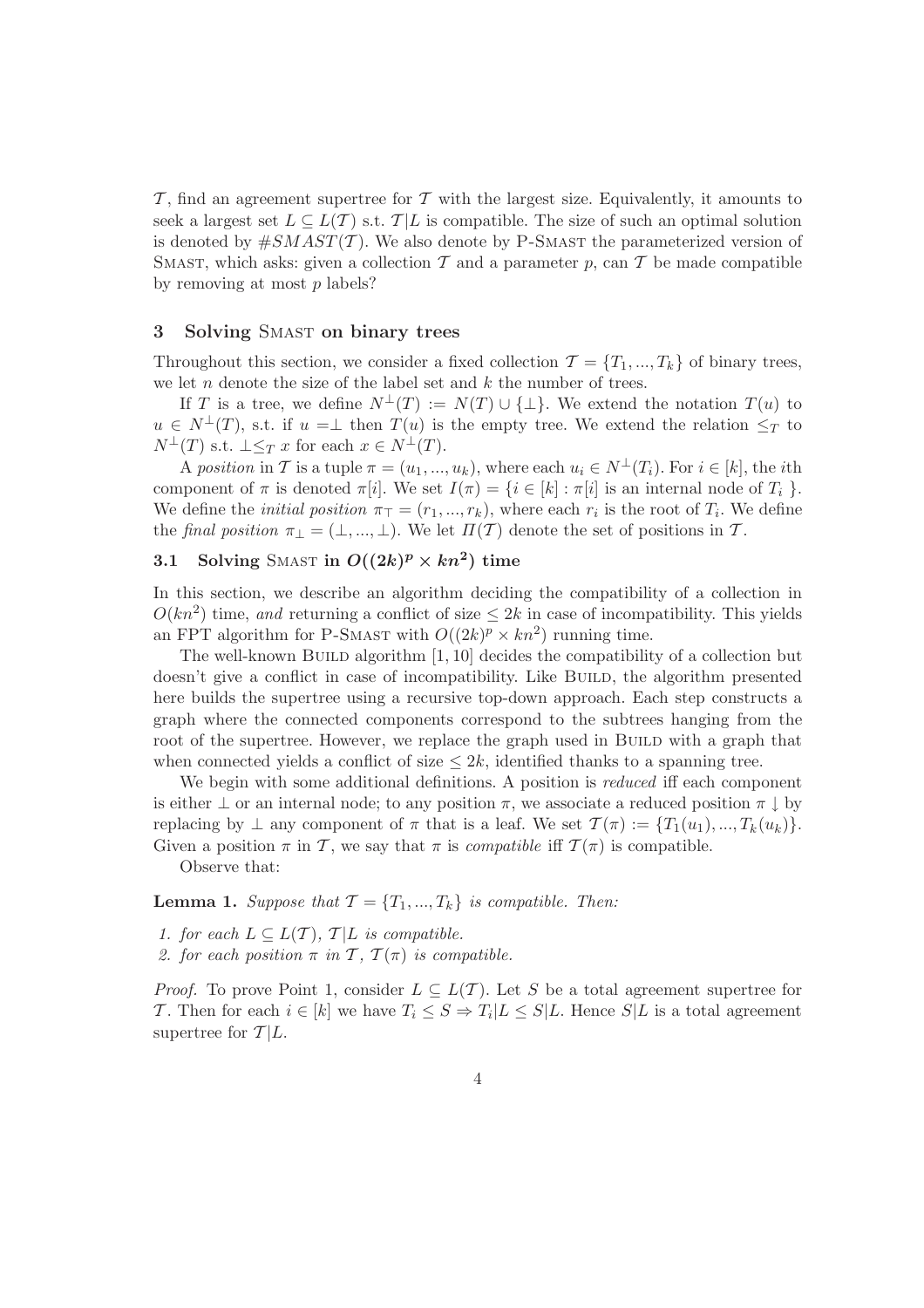To prove Point 2, consider a position  $\pi$  in T. Remark that  $T |L(\pi)$  is compatible by Point 1. Let S be a total agreement supertree for  $T |L(\pi)$ , we claim that S is a total agreement supertree for  $\mathcal{T}(\pi)$ . Indeed, we have  $L(S) = L(\pi) = L(\mathcal{T}(\pi))$ , and given  $i \in [k]$ we have  $T_i(u_i) \leq T_i |L(\pi) \leq S$ .

In the following, we describe a recursive algorithm to decide the compatibility of  $\pi$  position in T. The base case ( $\pi = \pi_{\perp}$ ) is obvious, since  $\pi_{\perp}$  is compatible. Moreover, observe that:  $\pi$  is compatible iff  $\pi \downarrow$  is compatible. Thus, it is enough to consider reduced positions.

From now on, we assume that  $\pi$  is a reduced position in T different from  $\pi_{\perp}$ . We define the graph  $G(\mathcal{T}, \pi)$  as follows: (i) its vertex set is  $V = \bigcup_{i \in I(\pi)}$ children $T_i(\pi[i])$ ; (ii) two vertices  $x, y \in V$  are adjacent iff  $L(x) \cap L(y) \neq \emptyset$ . In other terms,  $G(\mathcal{T}, \pi)$  is the intersection graph of the set system  $\{L(x): x \in V\}$ . See Figure 2 for an example of such graphs.

If  $V' \subseteq V$ , we define the position  $Succ_{V'}(\pi)$  as the position  $\pi'$  s.t.

- $-$  if  $\pi[i] = \perp$ , then  $\pi'[i] = \perp$ ;
- if  $\pi[i]$  is an internal node of  $T_i$ , with children  $v_i, v'_i$ , then one of the following holds: (i)  $\pi'[i] = v_i$  if  $v_i \in V', v'_i \notin V'$ , (ii)  $\pi'[i] = v'_i$  if  $v_i \notin V', v'_i \in V'$ , (iii)  $\pi'[i] = u_i$  if  $v_i \in V'$  $V', v'_i \in V', \text{ (iv) } \pi'[i] = \perp \text{ if } v_i \notin V', v'_i \notin V'.$

We set  $succ_V(\pi) = Succ_{V'}(\pi) \downarrow$ : this is the successor position of  $\pi$  induced by  $V' \subseteq V$ . Given  $V' \subseteq V$ , set  $L(V') = \bigcup_{x \in V'} L(x)$ . Set  $L(\pi) = L(\mathcal{T}(\pi))$ . Given  $V_1, V_2 \subseteq V$ , we say that  $V_1, V_2$  are connected iff  $G(\mathcal{T}, \pi)$  contains an edge  $\{x, y\}$  with  $x \in V_1, y \in V_2$ ; otherwise, we say that  $V_1, V_2$  are *disconnected*.



Fig. 2. A. The graph  $G(\mathcal{T}, \pi_{\top})$  of the position  $\pi_{\top} = (r_1, r_2, r_3)$  for the collection of trees of Figure 1. This graph is disconnected, the two connected components indicate the two successor positions  $\pi_1 = (p, r_2, w)$ and  $\pi_2 = (q, \perp, z)$  of  $\pi_{\perp}$ . B. The graph  $G(\mathcal{T}, \pi_1)$  is connected. Choosing a spanning tree (bold edges) of the graph and an arbitrary label shared by the two subtrees corresponding to the extremities of each edge of this tree identifies a conflict  $C = \{a, b, c, d\}.$ 

We will repeatedly use the following simple observations:

**Lemma 2.** Let  $V' \subseteq V$ . Then:  $L(Succ_{V'}(\pi)) \subseteq L(V')$ .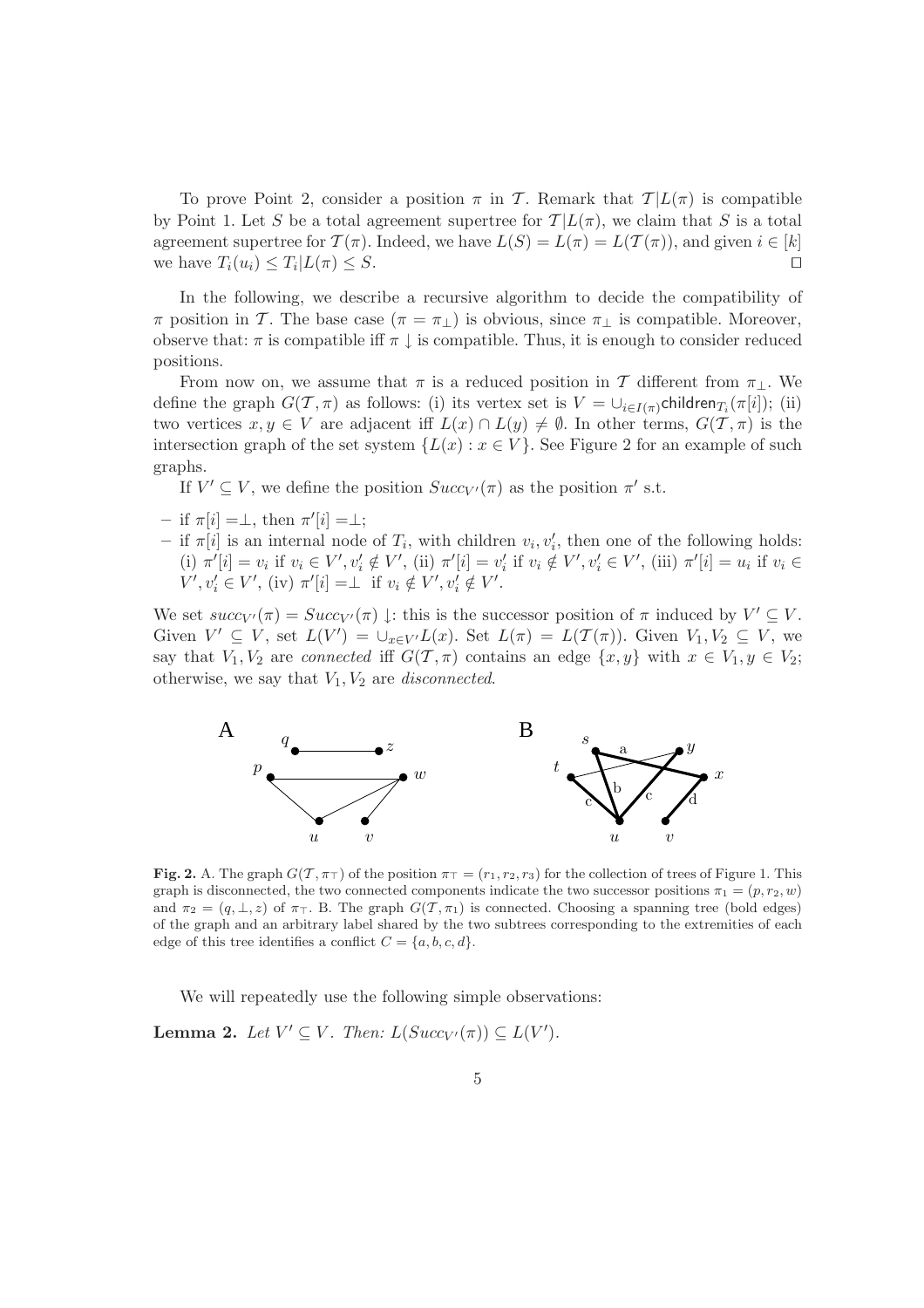**Lemma 3.** Two sets  $V_1, V_2 \subseteq V$  are connected in  $G(T, \pi)$  iff  $L(V_1) \cap L(V_2) \neq \emptyset$ .

The following lemma describes a recursive characterization of compatibility, relying on connectedness properties of the graph  $G(\mathcal{T}, \pi)$ :

**Lemma 4.** Suppose that  $\pi$  is a reduced position  $\neq \pi_1$ . The following are equivalent:

- $\pi$  is compatible;
- there exists a partition  $V_1, V_2$  of V s.t. (i)  $V_1, V_2$  are disconnected in  $G(T, \pi)$ , (ii)  $succ_{V_1}(\pi), succ_{V_2}(\pi)$  are compatible.

*Proof.* ( $\Rightarrow$ ). Suppose that  $\pi$  is compatible. Let S be a total agreement supertree for  $\mathcal{T}(\pi)$ . Since  $|L(\pi)| \geq 2$ , we have  $S = (S_1, S_2)$ . Since S is a total agreement supertree for  $\mathcal{T}(\pi)$ , we have  $T_i(\pi[i]) \leq S$  for each  $i \in [k]$ . Define a partition  $V_1, V_2$  of V as follows. Let  $u_i = \pi[i]$ , and suppose that  $u_i$  is an internal node of  $T_i$ , with children  $v_i, v'_i$ . Then  $T_i(u_i) = (T_i(v_i), T_i(v'_i))$ . Together with  $T_i(u_i) \leq S$ , this yields  $T_i(v_i) \leq S_1$  or  $T_i(v_i) \leq S_2$ : add  $v_i$  to  $V_1$  in the first case, to  $V_2$  in the second case. Proceed similarly for  $v'_i$ .

We first prove Point (i). To see that  $V_1, V_2$  are disconnected in  $G(\mathcal{T}, \pi)$ , observe that  $L(V_1) \subseteq L(S_1)$  and  $L(V_2) \subseteq L(S_2)$ . Indeed, if  $x \in V_j$  with  $x \in \{v_i, v'_i\}$  then  $T_i(x) \leq S_j$ , hence  $L(x) \subseteq L(S_j)$ . It follows that  $V_1, V_2$  are disconnected by Lemma 3. We now prove Point (ii). Let  $\pi_j = succ_{V_j}(\pi)$ , then  $\pi_j$  is a position in  $\mathcal{T}(\pi)$ , and since  $\mathcal{T}(\pi)$  is compatible by assumption, it follows that  $\pi_j$  is compatible by Point 2 of Lemma 1.

 $(\Leftarrow)$ . Suppose that there exists a partition  $V_1, V_2$  of V satisfying Points (i), (ii). Let  $\pi_j = Succ_{V_j}(\pi)$ . Since  $succ_{V_j}(\pi)$  is compatible, it follows that  $\pi_j$  is compatible. Hence, there exists a total agreement supertree  $S_i$  for  $\mathcal{T}(\pi_i)$ , which thus satisfies:  $T_i(\pi_i[i]) \leq$  $S_j$  for each i. By Lemma 2, we then have  $L(S_j) = L(\pi_j) \subseteq L(V_j)$ . Since  $V_1, V_2$  are disconnected in  $G(\mathcal{T}, \pi)$ , it follows that  $L(V_1) \cap L(V_2) = \emptyset$  by Lemma 3. Therefore we have  $L(S_1) \cap L(S_2) = \emptyset$ , and we can define the tree  $S = (S_1, S_2)$ . We show that S is a total agreement supertree for  $\mathcal{T}(\pi)$ : to this end, we need to show that  $T_i(\pi[i]) \leq S$  for each  $i \in [k]$ .

Fix such an i, let  $u_i = \pi[i]$ . If  $u_i = \perp$ , then the relation holds obviously. Suppose now that  $u_i$  is an internal node of  $T_i$ , and let  $v_i, v'_i$  be its two children. We consider three cases. If  $v_i, v'_i \in V_1$ : then  $\pi_1[i] = u_i$ , therefore we have  $T_i(u_i) \leq S_1$ , and we conclude that  $T_i(u_i) \leq S$ . If  $v_i, v'_i \in V_2$ : then  $\pi_2[i] = u_i$ , therefore we have  $T_i(u_i) \leq S_2$ , and we conclude that  $T_i(u_i) \leq S$ . If  $v_i \in V_1, v'_i \in V_2$ : then  $\pi_1[i] = v_i$ , which implies that  $T_i(v_i) \leq S_1$ , and  $\pi_2[i] = v'_i$ , which implies that  $T_i(v'_i) \leq S_2$ . It is easy to see that  $T_i(v_i) \leq S_1$  and  $T_i(v'_i) \leq S_2$  imply that  $T_i(u_i) = (T_i(v_i), T_i(v'_i)) \leq (S_1, S_2) = S$ .

Moreover, if the graph  $G(T, \pi)$  turns out to be connected, a spanning tree of this graph yields a small conflict between  $\mathcal{T}$ :

**Lemma 5.** Suppose that  $G(T, \pi)$  is connected, and let  $T = (V, F)$  be a spanning tree of  $G(\mathcal{T}, \pi)$ . For each edge  $e = \{u, v\} \in F$ , choose  $l_e \in L(u) \cap L(v)$ . Then  $C = \{l_e : e \in F\}$ is a conflict between  $\mathcal T$ .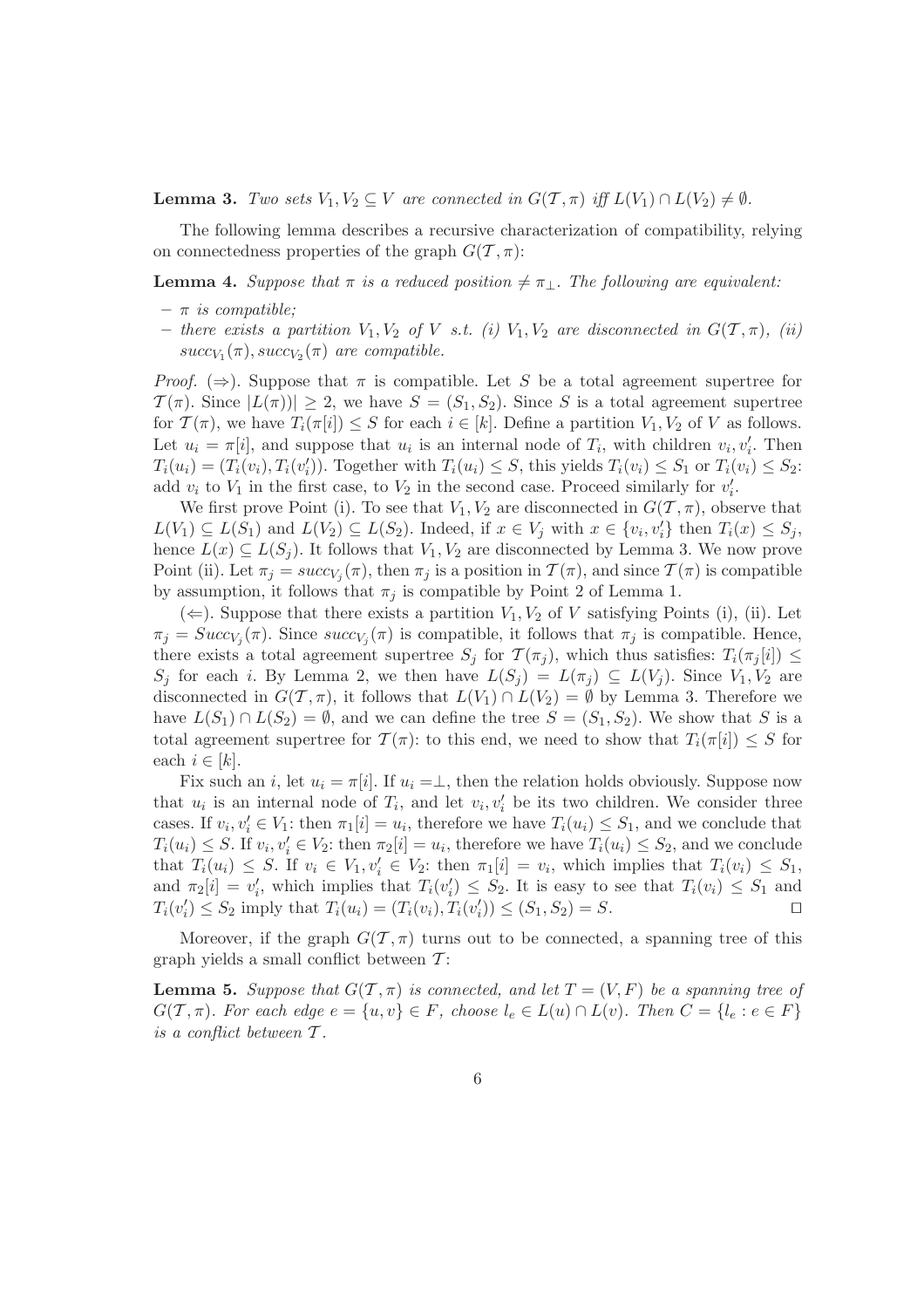*Proof.* We show that  $T' = T|C$  is incompatible. For each  $i \in I(\pi)$ , let  $u_i = \pi[i]$ , and let  $v_i, v'_i$  be its two children in  $T_i$ . By definition of C, the sets  $L(v_i) \cap C$ ,  $L(v'_i) \cap C$  are not empty, hence to the nodes  $v_i, v'_i, u_i$  there corresponds nodes  $\tilde{v}_i, \tilde{v}'_i, \tilde{u}_i$  in  $T_i | C$ . Define the position  $\pi'$  by setting  $\pi'[i] = \perp$  if  $i \notin I(\pi)$ ,  $\pi'[i] = \tilde{u}_i$  if  $i \in I(\pi)$ . Consider the graph  $G(T', \pi')$ , then by definition of C for each edge  $\{x, y\}$  of T, the edge  $\{\tilde{x}, \tilde{y}\}$  is present in  $G(T', \pi')$ , therefore the tree T' formed of these edges is a spanning tree of  $G(T', \pi')$ , hence the graph is connected. By Lemma 4, we conclude that  $\pi'$  is an incompatible position of  $\mathcal{T}'$ , therefore  $\mathcal{T}'$  is incompatible (by Point 2 of Lemma 1). □

Lemmas 4 and 5 give rise to an algorithm for deciding the compatibility of a collection, and obtaining a conflict of small size in case of incompatibility:

**Theorem 1.** There is an algorithm which, in  $O(kn^2)$  time, decides if T is compatible, or returns a conflict of size  $\leq 2k$ .

*Proof.* We define a procedure ISCOMPATIBLE( $\pi$ ) which takes as input a reduced position, decides if  $\pi$  is compatible, or returns a conflict of size  $\leq 2k$  in case of incompatibility. The procedure is as follows: (i) answer ("yes") if  $\pi = \pi_{\perp}$ ; (ii) if  $\pi \neq \pi_{\perp}$ , test whether  $G(\mathcal{T}, \pi)$  is connected.

- If the graph is connected, then let  $T = (V, F)$  be a spanning tree of  $G(\mathcal{T}, \pi)$ , choose  $l_e \in L(u) \cap L(v)$  for each edge  $e = \{u, v\} \in F$ , construct  $C = \{l_e : e \in F\}$ , and return  $("no", C).$
- If the graph is not connected, then let  $V_1, V_2$  be a partition of V in two disconnected sets, and construct the positions  $\pi_1, \pi_2$  where  $\pi_i = succ_{V_i}(\pi)$ . Call IsCOMPATIBLE $(\pi_1)$ , let  $R_1$  be its result; if  $R_1 = ("yes")$  then call IsCOMPATIBLE( $\pi_2$ ) and return its result  $R_2$ , else return  $R_1$ .

To decide if T is compatible, we simply call IsCOMPATIBLE( $\pi$ <sub>T</sub>  $\downarrow$ ).

We now justify the correctness and the running time of the algorithm. The correctness of the procedure IsCompatible follows from lemmas 4 and 5. For the running time, we rely on the fact that using appropriate data structures, we can ensure that a call to ISCOMPATIBLE takes  $O(kn)$  time (see Appendix A for details). By lemmas 2 and 3, the total number of calls to IsCOMPATIBLE is  $O(n)$ , therefore the total running time of the algorithm is  $O(kn^2)$ . ). ⊓⊔

The algorithm of Theorem 1 yields a simple FPT algorithm for P-SMAST using the bounded search tree technique:

**Theorem 2.** The P-SMAST problem can be solved in  $O((2k)^p \times kn^2)$  time.

*Proof.* The algorithm constructs a search tree of height  $\leq p$ , where a node of the search tree at depth i is labelled by a set of labels  $X \subseteq L$  s.t.  $|X| = i$ . At a given node u labelled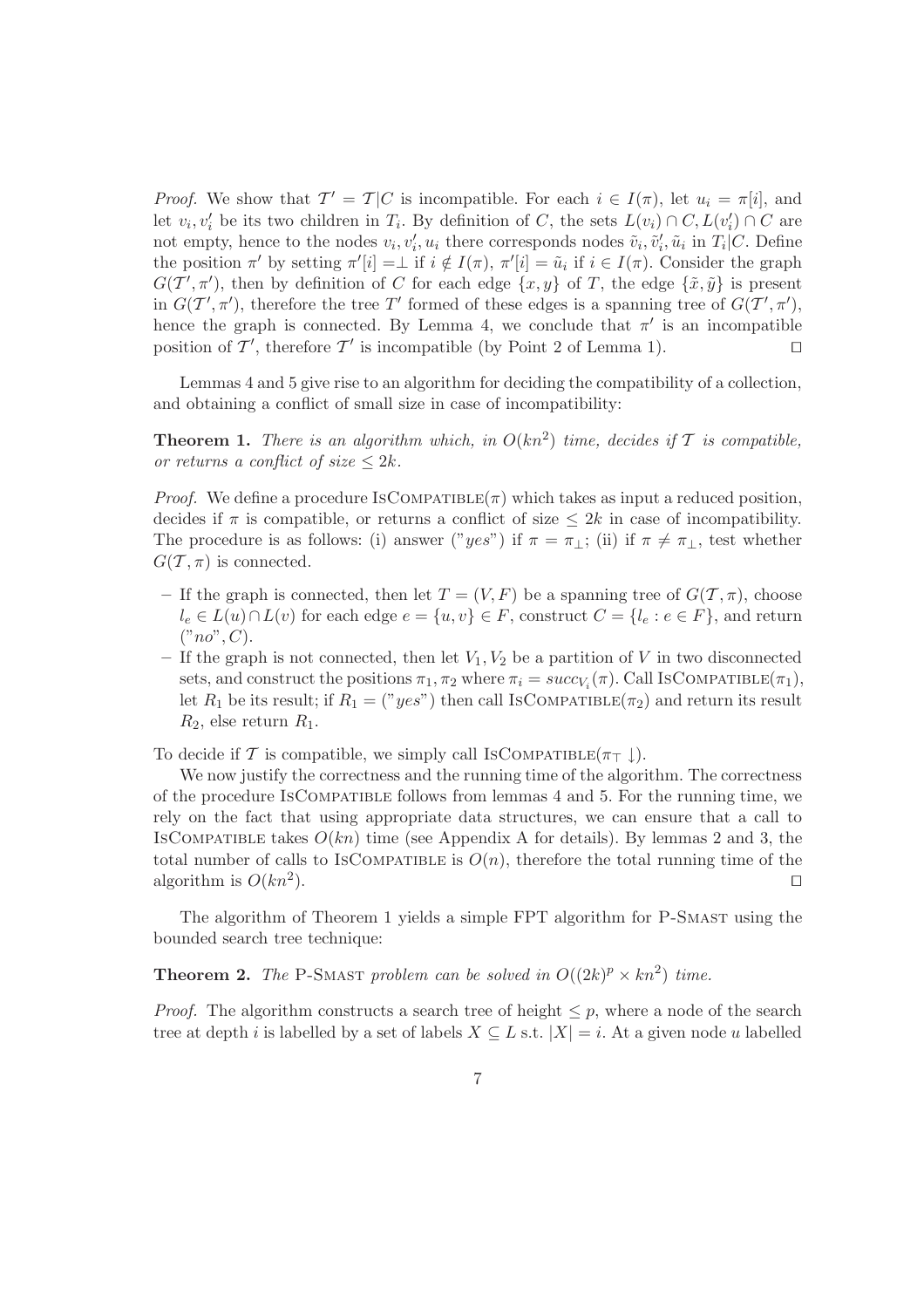by a set X, the algorithm determines in  $O(kn^2)$  time if  $\mathcal{T}|(L\setminus X)$  is compatible, using the procedure of Theorem 1. If the answer is positive, the node is labelled by "success". Otherwise, the algorithm proceeds as follows: if the node is at depth  $p$ , then it is labelled by "failure"; if it is at depth  $\lt p$ , then the procedure of Theorem 1 has returned a conflict C of size  $\leq 2k$ , and for each  $x \in C$  a child node of u is added, with label  $X \cup \{x\}$ . The running time follows easily, since the search tree has height  $\leq p$ , degree  $\leq 2k$ , and since each node is processed in  $O(kn^2)$  time. □

### 3.2 Solving SMAST in  $O((8n)^k)$  time

In this section, we describe an algorithm which solves SMAST in  $O((8n)^k)$  time. The algorithm uses dynamic programming, and is somewhat similar in spirit to the algorithm described in [8] for solving MAST on two trees.

We first give an alternative definition of the  $\bowtie$  relation in terms of partial embeddings. Let T, T' be two trees, say that a partial embedding of T into T' is a function  $\phi : N(T) \to$  $N(T') \cup \{\perp\}$  such that:

- for any x leaf of T, we have  $φ(x) = ⊥$  if  $x \notin L(T')$ , or  $φ(x) = x$  otherwise,
- for any x internal node of T with children  $u_1, ..., u_p$ , let  $V = \{j : \phi(u_j) \neq \perp\}$ , then (i) either  $V = \emptyset$ , and  $\phi(x) = \bot$ , (ii) either  $V = \{i\}$  and  $\phi(x) = \phi(u_i)$ , (ii) or  $|V| \ge 2$ and  $\phi(x) >_T \phi(u_i)$  for each  $i \in V$ , and the nodes  $\{\text{child}_T(\phi(u_i), \phi(x)) : i \in V\}$  are pairwise distinct.

Then:  $T \Join T'$  iff there exists a partial embedding of T into T' (or equivalently, a partial embedding of  $T'$  into  $T$ ).

Given a collection T, the algorithm computes values  $\#SMAST(\pi)$  for each position  $\pi$ . Let  $SMAST(\pi)$  denote the set of trees T s.t. (i) T is an agreement supertree for T, (ii) for each *i*, the partial embedding  $\phi_i : T \to T_i$  is such that  $\phi_i(r(T)) \leq T_i \pi[i]$ . We denote by  $\#SMAST(\pi)$  the size of a largest tree of  $SMAST(\pi)$ .

We now define two values  $\#SMAST_1(\pi)$  and  $\#SMAST_2(\pi)$ , from which  $\#SMAST(\pi)$ is computed. We first define  $\#SMAST_1(\pi)$ . Say that a position  $\pi'$  is a successor of  $\pi$ iff there exists  $i \in [k]$  s.t.  $\pi'[i]$  is a child of  $\pi[i]$  and  $\pi'[j] = \pi[j]$  for each  $j \neq i$ . Let  $S(\pi)$ denote the set of successors of  $\pi$ . Then:

$$
#SMAST_1(\pi) = \max_{\pi' \in S(\pi)} #SMAST(\pi'). \tag{1}
$$

We now define  $\#SMAST_2(\pi)$ . Say that a pair of positions  $(\pi_1, \pi_2)$  is a *decomposition* of  $\pi$  iff (i)  $\pi_1 \neq \pi, \pi_2 \neq \pi$ , (ii) for each  $i \in [k]$ , the following holds:

– either  $\pi[i] = \perp$ , in which case  $\pi_1[i] = \pi_2[i] = \perp$ ;

– either  $\pi[i]$  is a leaf x, in which case we have  $\{\pi_1[i], \pi_2[i]\} = {\perp, x}$ ;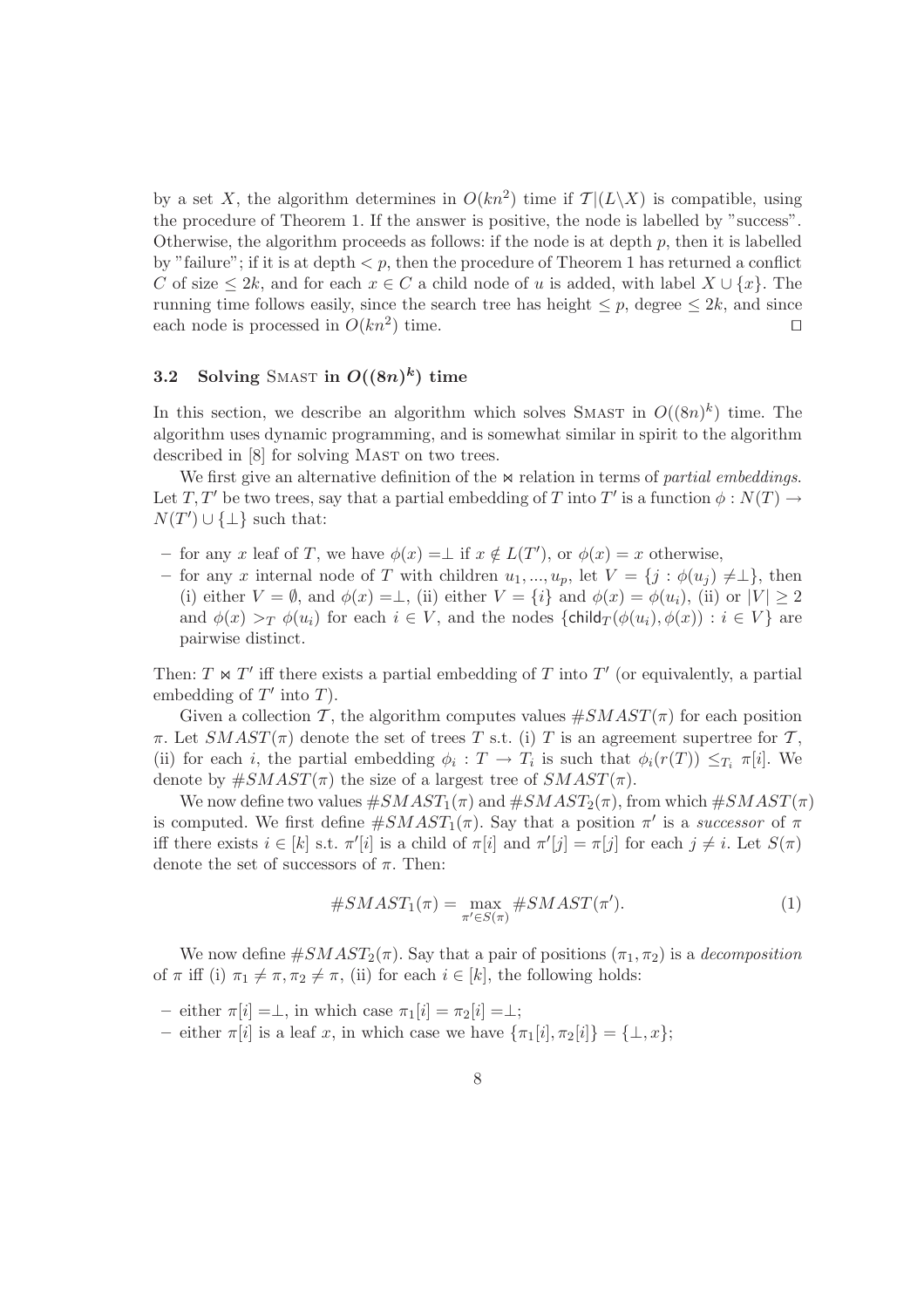– either  $\pi[i]$  is an internal node u with two children  $v, v'$ , in which case we have either  $\{\pi_1[i], \pi_2[i]\} = {\perp, x}$  or  $\{\pi_1[i], \pi_2[i]\} = \{v, v'\}.$ 

Let  $D(\pi)$  denote the set of decompositions of  $\pi$ . Then:

$$
#SMAST_{2}(\pi) = \max_{(\pi_{1}, \pi_{2}) \in D(\pi)} (\#SMAST(\pi_{1}) + #SMAST(\pi_{2})).
$$
\n(2)

We define the relation  $\leq_{\mathcal{T}}$  on  $\Pi(\mathcal{T})$  by:  $\pi \leq_{\mathcal{T}} \pi'$  iff for each  $i \in [k], \pi[i] \leq_{T_i} \pi'[i]$ . We observe that:

**Lemma 6.** (i) If  $\pi' \in S(\pi)$ , then  $\pi' <_{\pi} \pi$ , (ii) if  $(\pi_1, \pi_2) \in D(\pi)$  then  $\pi_i <_{\pi} \pi$  for  $i \in \{1, 2\}.$ 

**Lemma 7.** If  $\pi' \leq_T \pi$ , then  $SMAST(\pi') \subseteq SMAST(\pi)$ .

We now give a recurrence relation for computing  $\#SMAST(\pi)$ . Say that a position  $\pi$  is terminal if for each  $i \in [k], \pi[i]$  is a leaf or  $\perp$ .

We first consider terminal positions. Given  $x \in L(\mathcal{T})$ , let  $Ind(x) = \{i \in [k] : x \in$  $L(T_i)$ . Given a terminal position  $\pi$ , and given  $x \in L(\pi)$ , define  $Ind(x, \pi) = \{i \in [k] :$  $\pi[i] = x$ ; observe that  $Ind(x, \pi) \subseteq Ind(x)$ . Say that an element  $x \in L(\pi)$  is nice iff  $Ind(x, \pi) = Ind(x)$ , and let  $Nice(\pi)$  denote the set of nice elements of  $L(\pi)$ . Then:

**Lemma 8.** Suppose that  $\pi$  is terminal. Then:  $\#SMAST(\pi) = |Nice(\pi)|$ .

**Lemma 9.** Suppose that  $\pi$  is not terminal. Then:  $\#SMAST(\pi) = \max(\#SMAST_1(\pi), \#SMAST_2(\pi)).$ 

*Proof.* We first prove that  $\#SMAST_1(\pi) \leq \#SMAST(\pi)$ . Let  $S \in SMAST(\pi')$  for some  $\pi' \in S(\pi)$ , s.t. |S| is maximal. Since  $\pi' <_{\mathcal{T}} \pi$  by Lemma 6, we have  $S \in \mathcal{S}MASKST(\pi)$ by Lemma 7, and the result follows.

We now prove that  $\#SMAST_2(\pi) \leq \#SMAST(\pi)$ . Let  $(\pi_1, \pi_2) \in D(\pi)$ , and let  $S_1, S_2$  s.t.  $S_j \in \mathcal{S}MAXT(\pi_i), |S_j|$  maximal. If one of the  $S_j$ 's is empty, say  $S_1$ , then  $\#SMAST(\pi_1)=0$ , and we obtain  $\#SMAST_2(\pi)=|S_2|=\#SMAST(\pi_2)\leq \#SMAST(\pi)$ by lemmas 6 and 7. Suppose now that  $S_1, S_2$  are not empty. For  $j \in \{1, 2\}$ , since  $S_j \in$  $SMAST(\pi_j)$ , there exists partial embeddings  $\phi_{j,i} : S_j \to T_i$  s.t.  $\phi_{j,i}(r(S_i)) \leq_{T_i} \pi_j[i]$  for each  $i \in [k]$ . Let  $S = (S_1, S_2)$ , we claim that  $S \in SMALLST(\pi)$ . Indeed, define  $\phi_i : S \to T_i$ as follows. Set  $\phi_i(x) = \phi_{j,i}(x)$  if x is a node of  $S_j$ , and  $\phi_i(x) = \textsf{lca}_{T_i}(\phi_{1,i}(r(S_1)), \phi_{2,i}(r(S_2))$ if x is the root of S. Then: (i)  $L(S_1) \cap L(S_2) = \emptyset$ , hence S is well-defined, (ii)  $\phi_i$  is a partial embedding of S into  $T_i$ , (iii)  $\phi_i(r(S)) \leq_{T_i} \pi[i]$  (proof in Appendix B.1). We conclude that  $\#SMAST_2(\pi) = |S_1| + |S_2| = |S| \leq \#SMAST(\pi)$ .

Finally, we show that  $\#SMAST(\pi) \leq \max(\#SMAST_1(\pi), \#SMAST_2(\pi))$ . Let  $S \in$  $SMAST(\pi)$  s.t. |S| is maximal. Then there exists partial embeddings  $\phi_i : S \to T_i$  s.t.  $\phi_i(r(S)) \leq_{T_i} \pi[i]$  for each  $i \in [k]$ . Let  $u_i = \phi_i(r(S))$  for each i. We consider two cases.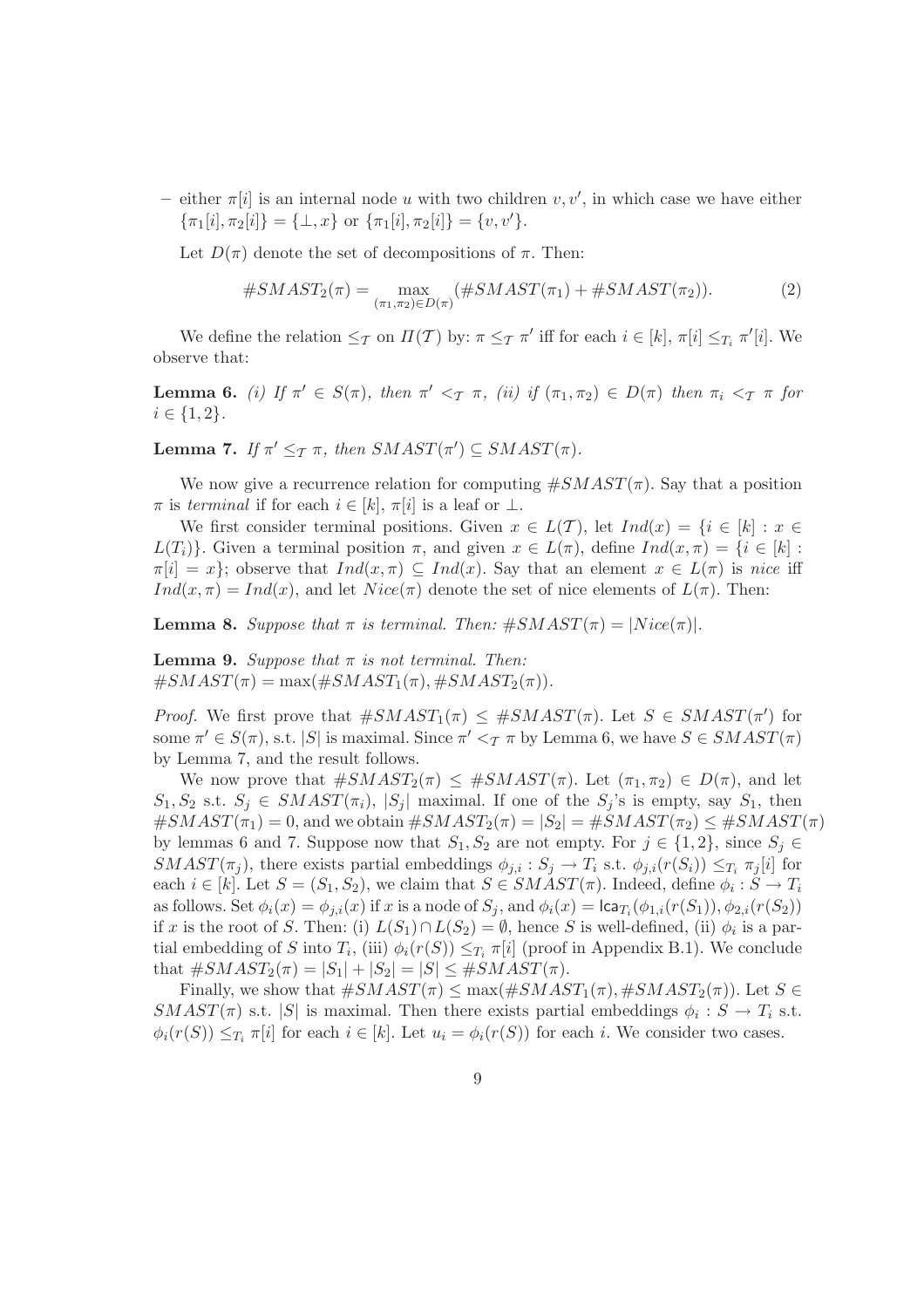First case: there exists  $i \in [k]$  s.t.  $u_i \leq T_i \pi[i]$ . This case holds in particular if  $|S| \leq$ 1. Define  $\pi'$  from  $\pi$  by setting the *i*th component to child<sub>T<sub>i</sub></sub> $(u_i, \pi[i])$ , then  $\pi' \in S(\pi)$ . We verify that  $S \in \text{SMAST}(\pi')$ : indeed,  $\phi_i$  is a partial embedding of S into  $T_i$  s.t.  $\phi_i(r(S)) \leq_{T_j} \pi'[j]$  for each j. We conclude that  $|S| = \#SMAST(\pi) \leq \#SMAST(\pi') \leq \pi'[j]$  $\#SMAST_1(\pi)$ .

Second case:  $u_i = \pi[i]$  for each  $i \in [k]$ . In this case, we have  $|S| \geq 2$ , hence  $S =$  $(S_1, S_2)$ . Let u be the root of S, let  $v_i$  be the root of  $S_i$  in S, then  $\pi = (\phi_1(u), ..., \phi_k(u))$ . For  $j \in \{1,2\}$ , define  $\pi_j$  as follows: given  $i \in [k]$ , (i) if  $\phi_i(v_j) = \phi_i(u)$ , set  $\pi_j[i] = \phi_i(u)$ , (ii) if  $\phi_i(v_j) = \perp$ , set  $\pi_j[i] = \perp$ , (iii) if  $\phi_i(v_j) <_{T_i} \phi_i(u)$ , set  $\pi_j[i] = \text{child}_{T_i}(\phi_i(v_j), \phi_i(u))$ . Then  $(\pi_1, \pi_2) \in D(\pi)$  (proof in Appendix B.2). We now show that  $S_i \in \mathcal{S}MAXT(\pi_i)$ : indeed,  $\phi_i$  is a partial embedding of  $S_j$  into  $T_i$ , and by definition of  $\pi_j$  we have  $\phi_i(r(S_j)) \leq_{T_i} \pi_j[i]$ for each  $i \in [k]$ . We conclude that  $|S| = \#SMAST(\pi) = |S_1| + |S_2| \leq \#SMAST(\pi_1) +$  $\#SMAST(\pi_2) \leq \#SMAST_2(\pi).$ 

Lemmas 8 and 9 yield an algorithm for computing  $\#SMAST(\mathcal{T})$ :

**Theorem 3.** #SMAST(T) can be computed in  $O((8n)^k)$  time.

*Proof.* Using dynamic programming, the algorithm computes the values  $\#SMAST(\pi)$ for each position  $\pi$ , using the recurrence relations stated in lemmas 8 and 9. The correctness of the algorithm follows from the lemmas, and the termination of the algorithm is ensured by Lemma 6 and the fact that  $\langle \tau \rangle$  is an order relation on  $\Pi(\mathcal{T})$ .

We now consider the space and time requirements for the algorithm. First observe that the number of positions  $\pi$  in  $\mathcal{T}$  is  $\leq (2n)^k$ : indeed, a component  $\pi[i]$  has  $\leq 2n$ possible values (one of the  $\leq 2n-1$  nodes of  $T_i$ , or the value  $\perp$ ). It follows that the space complexity is  $O((2n)^k)$ . We claim that the time complexity is  $O((8n)^k)$ . Indeed, consider the time required to compute  $\#SMAST(\pi)$ , assuming that the values  $\#SMAST(\pi')$ for  $\pi' <_{\mathcal{T}} \pi$  are available. Testing if  $\pi$  is terminal requires  $O(k)$  time. If  $\pi$  is terminal, computing  $|Nice(\pi)|$  takes  $O(k)$  time. If  $\pi$  is nonterminal, then we need to compute  $\#SMAST_1(\pi)$  and  $\#SMAST_2(\pi)$ , which respectively require  $O(k)$  and  $O(4^k)$  time. Thus,  $\#SMAST(\pi)$  is computed in  $O(4^k)$  time, hence the total running time of the algorithm is  $O((8n)^k)$ ). ⊓⊔

#### 3.3 Hardness results

The parameterized complexity of the Smast problem on binary trees is considered w.r.t. the following parameters:  $k$  denotes the number of input trees,  $l$  denotes an upper bound on the maximum size of the input trees,  $p$  (resp. q) denotes an upper (resp. lower) bound on the number of labels to remove (resp. conserve) in order to obtain compatibility of the collection. Our complexity results for several combinations of the parameters are summarized in Theorem 4: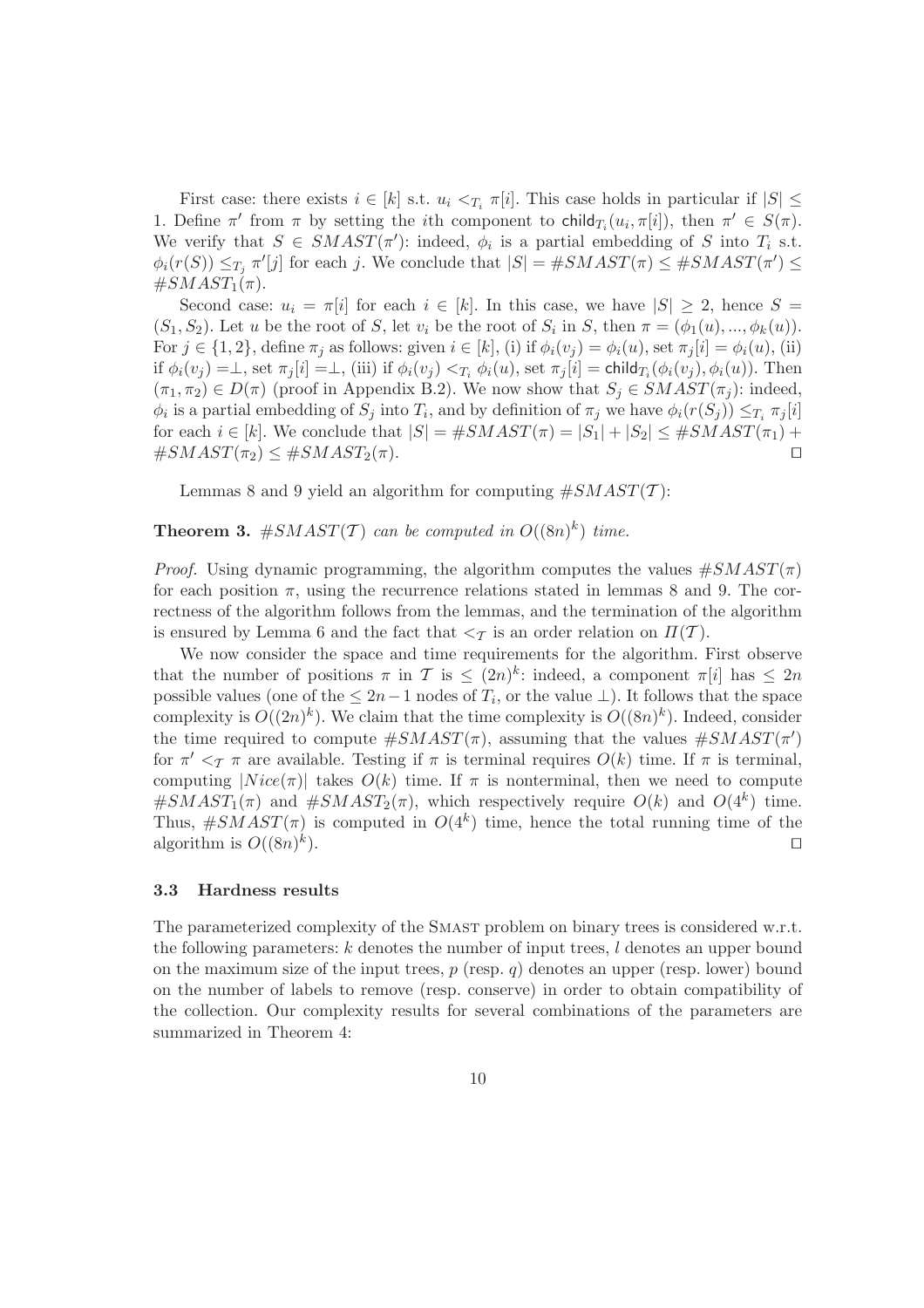|                  | <i>Parameters Complexity of</i> SMAST                   |
|------------------|---------------------------------------------------------|
| $\vert q \vert$  | $\vert W[1]$ -complete (even for $l = 3$ )              |
| q, k             | $\vert\vert W\vert1\vert$ -complete (even for $l=3$ )   |
| $\mathcal{p}$    | $ \mathsf{W}[2]$ -hard (even for $l=3$ )                |
| k, p             | <b>IFPT</b> by a $O((2k)^p \times kn^2)$ time algorithm |
| $\boldsymbol{k}$ | $\vert$ XNL-hard, solvable in $O((8n)^k)$ time          |

Theorem 4. We have the following hardness results for SMAST:

We remind the reader that  $W[1]$ ,  $W[2]$  and  $XNL$  are parameterized complexity classes which are conjectured to properly contain FPT. They have the respective complete problems:

- CLIQUE: given a graph G and a parameter q, decide if G has a clique of size  $\geq q$ ;
- DOMINATING SET: given a graph G and a parameter q, decide if G has a dominating set of size  $\leq q$ ;
- Bounded Space Turing Machine Computation: given a nondeterministic Turing machine  $M$  with a binary tape alphabet, an integer  $n$  in unary, and a parameter q, does M accept the empty string using space  $\leq q \log_2 n$ ?

The class XNL is a parameterized analogue of the class NL; it has been introduced in [11, 12], note that the class we call XNL is indeed the class [UNIFORM-XNL] $^{FPT}$  of [11].

We now give some elements of proof for Theorem 4. The third hardness result was proven in [9]. The first, second and fifth result follow from similar results for the Slcs problem [13], which is defined as follows.

A sequence s is a word without repetition on an alphabet L. We denote by  $L(s) \subseteq L$ the label set of s, i.e. the set of letters appearing in s. We define the relation  $\lt_s$  on  $L(s)$ by:  $u <_{s} v$  iff u precedes v in s. A collection (of sequences) is a family  $\mathcal{C} = \{s_1, ..., s_k\}$ , where the  $s_i$ s are sequences. The *label set* of  $\mathcal C$  is  $L(\mathcal C) := \cup_{i \in [k]} L(s_i)$ .

Given a sequence s and a label set  $L'$ , we denote  $s|L'$  the *restriction* of s to  $L'$ . Given two sequences s, s', we say that s embeds in s', denoted  $s \leq s'$ , if  $s = s'|L(s)$ ; we say that s partially embeds in s', denoted s  $\bowtie s'$ , if  $s|L(s') = s'|L(s)$ . A compatible sequence for a collection  $C = \{s_1, ..., s_k\}$  is a sequence s s.t.  $L(s) \subseteq L(C)$  and for each  $i \in [k], s \bowtie s_i$ .

The Slcs problem consists in finding a largest compatible sequence of a collection C (the size of such a sequence is denoted by  $\#S LCS(\mathcal{C})$ . While the SLCS and SMAST problems are optimization problems, for the need of the proofs we consider their decision version SLCS-D and SMAST-D, which are defined as follows. SLCS-D takes a collection  $\mathcal C$ of k sequences and an integer q, and asks if  $#SLCS(\mathcal{C}) \geq q$ . SMAST-D takes a collection T of k trees and an integer q, and asks if  $\#SMAST(\mathcal{T}) \geq q$ . We denote by SLCS-D[k, q] (resp. SMAST-D[k, q]) the problem SLCS-D (resp. SMAST-D) parameterized by  $k, q$ .

We rely on a parameter-preserving reduction from SLCS-D to SMAST-D (see Appendix C for a proof):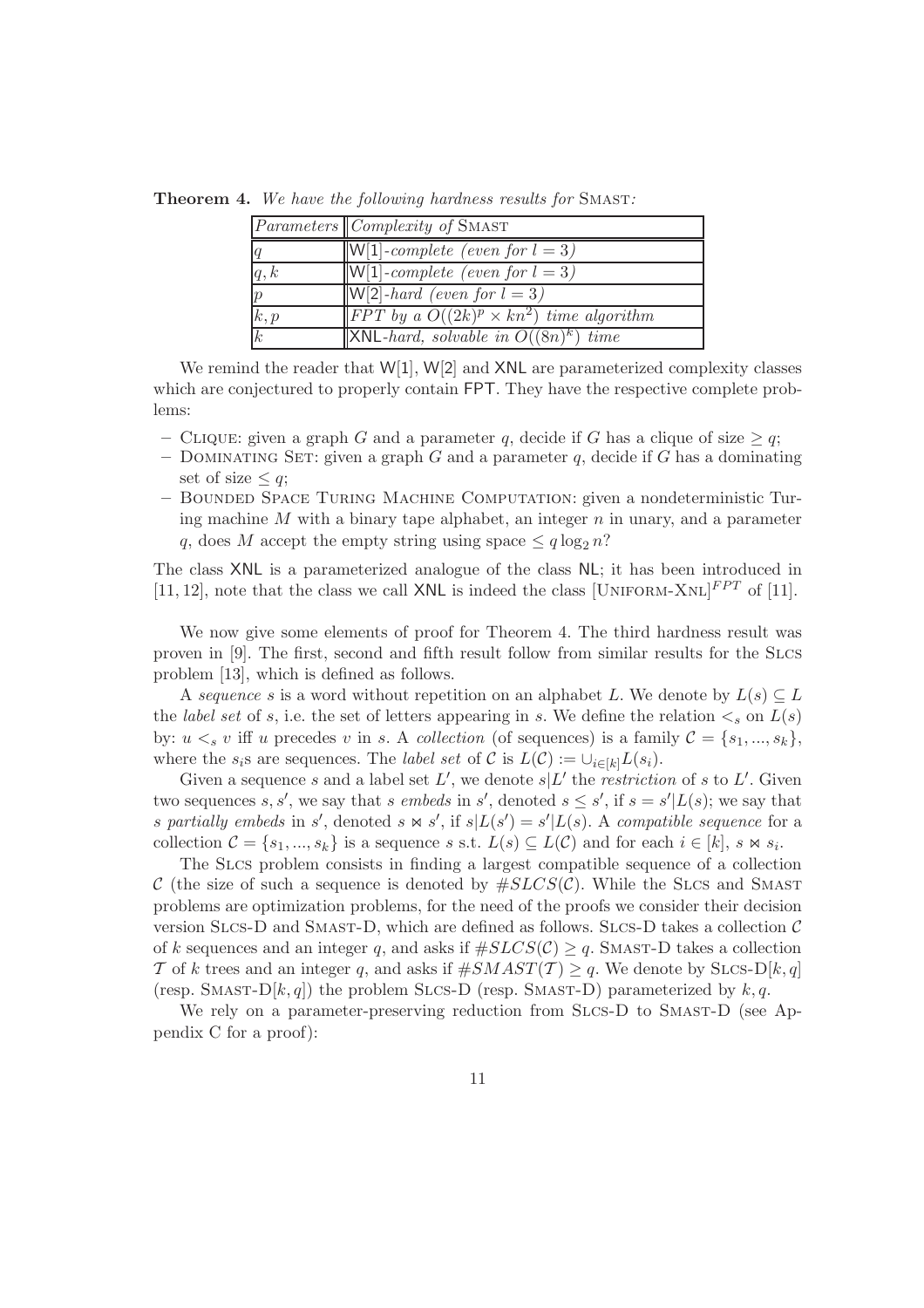**Proposition 1.** There is a polynomial-time reduction from SLCS-D[k, q] to SMAST-D[k, q] which maps an instance  $(C, k, q)$  of SLCS-D[k, q] to an instance  $(T, 2k + 2, 2q + 1)$  of  $SMAST-D[k,q].$ 

We obtain:

Proposition 2. The following results hold for SMAST:

 $-$  W[1]-completeness for q and q, k;

 $-$  XNL-hardness for  $k$ .

Proof. The hardness results follow from similar results for SLCS, and from the parameterpreserving reduction given by Proposition 1.

In addition, we can prove that SMAST parameterized in  $q$  is in  $W[1]$ , see Appendix D for details. □

#### 4 Solving Smast on complete collection of triples

Let P-SMAST-CR denote the restriction of P-SMAST to complete collections of triples. We can show that non-treelike collections have conflicts of size  $\leq 4$ , a result similar to that known on quartets [14]. This allows to solve P-SMAST-CR in  $O(n^4 + 3.12^p)$  time by reduction to 4-HITTING SET [15]. and also in  $O(4^pn^4)$  time by bounded search (see, e.g. [16]). In the following, we describe a faster algorithm with  $O(4^p n^3)$  running time. We first present an algorithm to decide treelikeness in linear  $O(n^3)$  time (Proposition 3 and Theorem 5).

**Proposition 3.** There is an algorithm INSERT-LABEL-OR-FIND-CONFLICT( $\mathcal{R}, X, x, T$ ) which takes a complete collection of triples R, a set  $X \subseteq L(\mathcal{R})$ , an element  $x \in L(\mathcal{R}) \backslash X$ and a tree T s.t.  $\mathcal{R}|X$  displays T, and in  $O(n^2)$  time decides if  $\mathcal{R}' = \mathcal{R}|(X \cup \{x\})$  is treelike. Additionally, the algorithm returns the tree  $T'$  displayed by  $\mathcal{R}'$  in case of positive answer, or returns a conflict C between  $\mathcal{R}'$  with  $|C| \leq 4$  in case of negative answer.

*Proof.* In a first step, the algorithm checks whether  $\mathcal R$  contains two different triples on the same set of three labels  $x, \ell, \ell'$ . In such a case, they form a conflict of size 3 which is then returned by the algorithm. Suppose now that no such conflict is found.

Let u be an internal node of T, and let  $v, v'$  be the two children of u. An u-fork is a pair  $\{l, l'\}$  where  $l \in L(v), l' \in L(v')$ . Each u-fork  $\{l, l'\}$  will propose a status  $s_{l,l'}$  for the positioning of x w.r.t. u in T, where  $s_{l,l'}$  is computed from R as follows:  $s_{l,l'} = L$  if  $dx|l' \in \mathcal{R}, s_{l,l'} = R$  if  $l'x|l \in \mathcal{R}, s_{l,l'} = U$  if  $ll'|x \in \mathcal{R}$   $(L, R, U$  respectively stand for left, right and up).

The second step of the algorithm consists in successively considering each internal node  $u$ . For a given node  $u$ , it checks that the different  $u$ -forks propose the same status. This verification is performed as follows: (i) for each u-fork  $\{l, l'\}$ , determine the status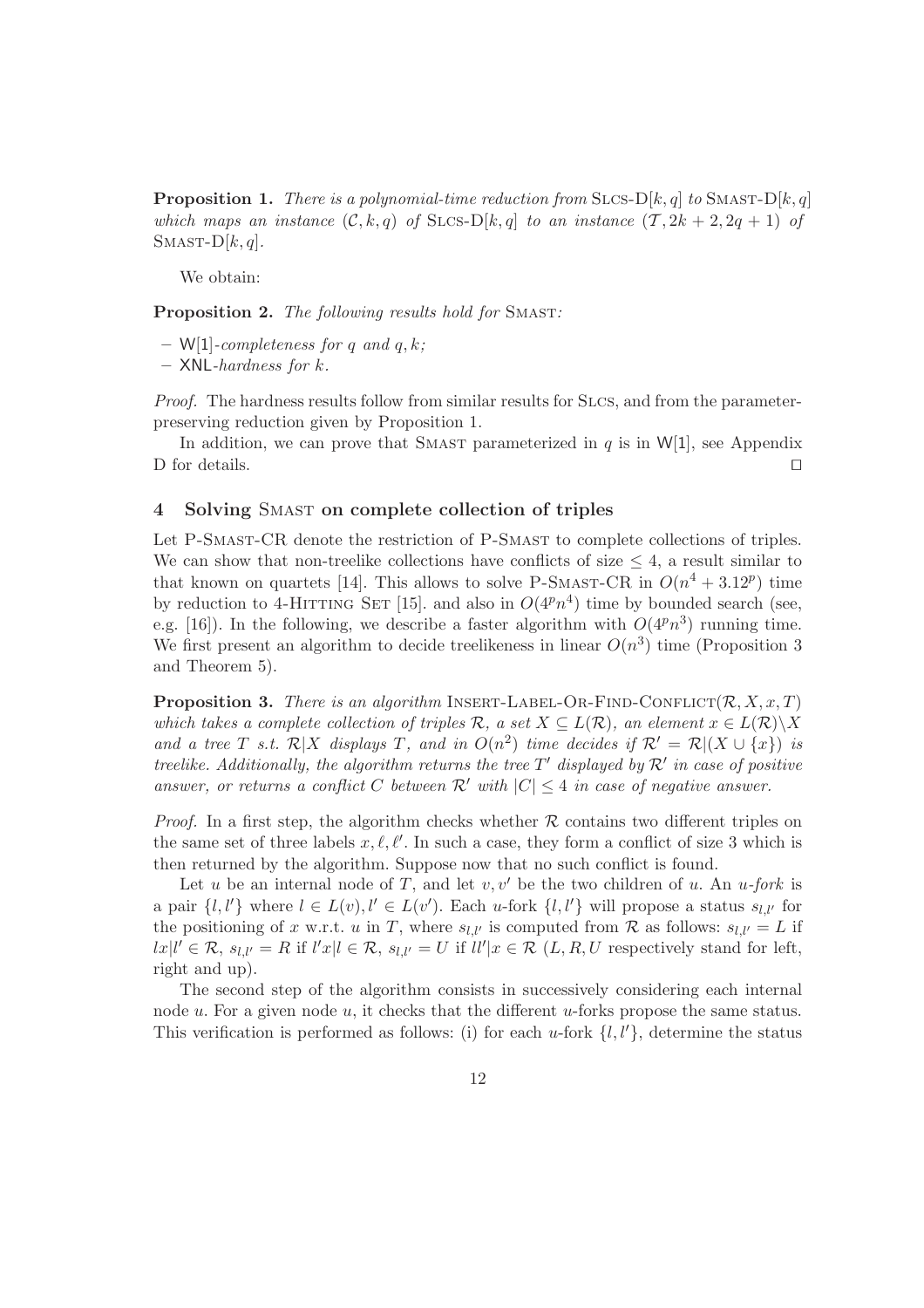$s_{l,l'}$ ; (ii) if there exists  $l, l'_1, l'_2$  s.t.  $s_{l,l'_1} \neq s_{l,l'_2}$ , then  $C = \{x, l, l'_1, l'_2\}$  is a conflict; (iii) if there exists  $l_1, l_2, l'$  s.t.  $s_{l_1,l'} \neq s_{l_2,l'}$ , then  $\tilde{C} = \{x, l_1, l_2, l'\}$  is a conflict; (iv) else, all values  $s_{l,l'}$  are identical, let  $s_u$  denote this value.

In a third step, the algorithm checks that the different statuses are compatible. They are compatible iff for each edge  $u, v$  of T with u above v, we have: (i) if v is the left child of u, then  $s_u = R \Rightarrow s_v = U$ , (ii) if v is the right child of u, then  $s_u = L \Rightarrow s_v = U$ , (iii) if v is a child of u, then  $s_u = U \Rightarrow s_v = U$ . If one pair of nodes u, v does not meet the above requirements, then by considering  $\{l, l'\}$  v-fork and  $\{l, l''\}$  u-fork, we obtain a conflict  $C = \{x, l, l', l''\}$ . Otherwise, consider the sets of nodes u s.t.  $s_u \neq U$ , they form a (possibly empty) path in  $T$  starting at the root and ending at a node  $v$ . Then  $\mathcal{R}|(X \cup \{x\})$  is treelike, and displays the tree obtained from T by inserting x above v, which is returned by the algorithm.

We now justify the running time of the algorithm. The first step trivially takes  $O(n^2)$ time. Consider the second step. Given a node u, let  $F_u$  be the set of u-forks, then an internal node u is processed in time  $O(|F_u|)$ . Therefore, the time required by the second step is  $\sum_{u} O(|F_u|) = O(n^2)$ . Now consider the third step. The algorithm checks that for each edge  $u, v$  of T, Conditions (i)-(ii)-(iii) hold: for a given edge, checking the conditions or finding a conflict is done in constant time, hence the time required by this step is  $O(n)$ . It follows that the total time required by the algorithm is  $O(n^2)$ ). ⊓⊔

**Theorem 5.** There is an algorithm FIND-TREE-OR-CONFLICT(R) which takes a complete collection of triples  $\mathcal{R}$ , and in  $O(n^3)$  time decides if  $\mathcal R$  is treelike, returns a tree T displayed by R in case of positive answer, or a conflict C between R with  $|C| \leq 4$  in case of negative answer.

Proof. We use the procedure INSERT-LABEL-OR-FIND-CONFLICT to decide treelikeness as follows. We iteratively insert each label, starting from an empty tree, until: (i) either every label has been inserted, in which case the collection is treelike and the displayed tree is returned, (ii) or a conflict is found and returned. □

Using bounded search, we obtain:

**Theorem 6.** The P-SMAST-CR problem can be solved in  $O(4^n n^3)$  time.

#### References

- 1. Aho, A.V., Sagiv, Y., Szymanski, T.G., Ullman, J.D.: Inferring a tree from lowest common ancestors with an application to the optimization of relational expressions. SIAM Journal on Computing  $10(3)$ (1981) 405–421
- 2. Xia, Y., Yang, Y.: Mining closed and maximal frequent subtrees from databases of labeled rooted trees. IEEE Transactions on Knowledge and Data Engineering 17(2) (2005) 190–202
- 3. Gordon, A.G.: Consensus supertrees: the synthesis of rooted trees containing overlapping sets of labelled leaves. Journal of Classification 3 (1986) 335–348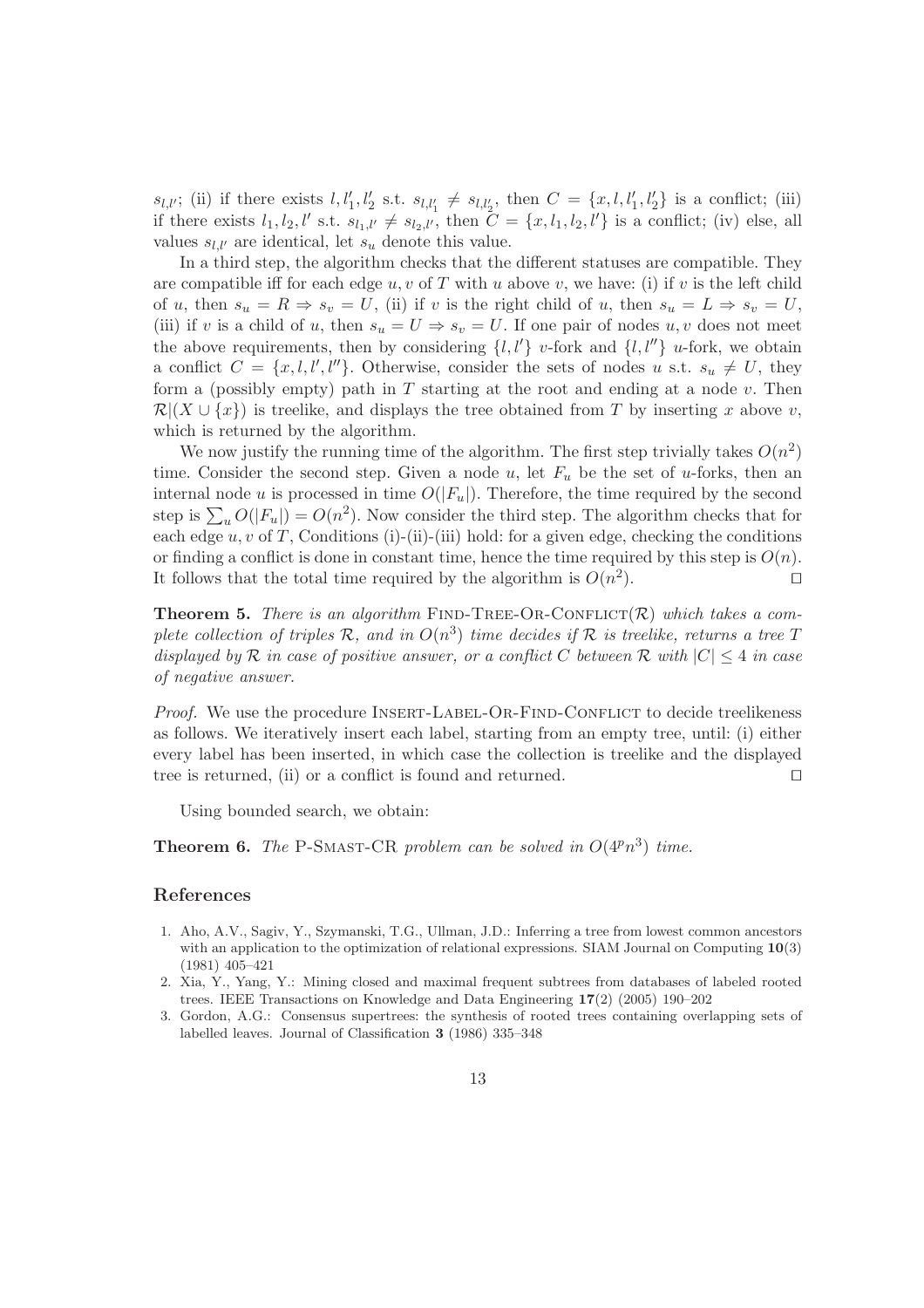- 4. Ranwez, V., Berry, V., Criscuolo, A., Guillemot, S., Douzery, E.: Vote or veto: desirable properties for supertree methods. submitted to Syst. Biol., LIRMM (2007)
- 5. Berry, V., Nicolas, F.: Maximum Agreement and Compatible Supertrees. In Sahinalp, S.C., Muthukrishnan, S., Dogrusoz, U., eds.: Proceedings of CPM. Volume 3109 of LNCS. (2004) 205–219
- 6. Jansson, J., Ng, J.H.K., Sadakane, K., Sung, W.K.: Rooted Maximum Agreement Supertrees. Algorithmica 4(43) (2005) 293–307
- 7. Kao, M.Y.: Encyclopedia of algorithms. http://refworks.springer.com/algorithms/ (2007)
- 8. Steel, M., Warnow, T.: Kaikoura tree theorems: computing the maximum agreement subtree. Information Processing Letters  $48(2)$  (1993) 77–82
- 9. Berry, V., Nicolas, F.: Maximum Agreement and Compatible Supertrees. Journal of Discrete Algorithms (in press) (2007)
- 10. Henzinger, M., King, V., Warnow, T.: Constructing a Tree from Homeomorphic Subtrees, with Applications to Computational Evolutionary Biology. Algorithmica  $24(1)$  (1999) 1–13
- 11. Chen, Y., Flum, J., Grohe, M.: Bounded nondeterminism and alternation in parameterized complexity theory. In: Proceedings of 18th IEEE Annual Conference on Computational Complexity. (2003) (13–29)
- 12. Flum, J., Grohe, M.: Parameterized Complexity Theory. Springer-Verlag (2006)
- 13. Guillemot, S.: Parameterized complexity and approximability of the SLCS problem. Technical report, LIRMM (2007) In preparation.
- 14. Bandelt, H., Dress, A.: Reconstructing the shape of a tree from observed dissimilarity data. Advances in Applied Mathematics 7 (1986) 309–343
- 15. Fernau, H.: Parameterized algorithmics: A graph-theoretic approach. Habilitationsschrift, Universität Tübingen, Germany (2005)
- 16. Gramm, J., Niedermeier, R.: A fixed-parameter algorithm for minimum quartet inconsistency. Journal of Computer and System Sciences 67(4) (2003) 723–741

#### 5 Appendix

#### 5.1 Appendix A. Complements of proof of Theorem 1.

We show that the procedure IsCOMPATIBLE can be implemented as a  $O(kn)$  time algorithm. Obviously, (i) testing if  $\pi = \pi_1$  is done in  $O(k)$  time, (ii) given T spanning tree of  $G(\mathcal{T}, \pi)$ , constructing C is done in  $|T| = O(k)$  time, provided we have stored a label  $l_e$  for each edge of T, (iii) given  $V_1, V_2$  partition of V, constructing the positions  $\pi_1, \pi_2$  is done in  $O(k)$  time. We now justify that in  $O(kn)$  time we can perform a connexity test on  $G(\mathcal{T}, \pi)$ .

The crucial point is that the algorithm tests the connexity of the graph, by working on the intersection model of  $G := G(\mathcal{T}, \pi)$  provided by the sets  $\{L(x) : x \in V\}$ . In this way, we avoid constructing the adjacency matrix of G, which would require  $O(k^2n)$  time. We thus need to describe a connexity test for a graph  $G = (V, E)$  given by an intersection model  $\{S_v : v \in V\}$ , where the  $S_v$  are subsets of a base set S. We will justify that the algorithm has running time  $O(kn)$ , where  $k = |V|$  and  $n = |S|$ .

The algorithm proceeds as follows. It performs a traversal of the graph, by starting at an arbitrary vertex  $u \in V$ , and maintains the following information during the traversal: (i) the set U of nodes already visited, (ii) a set F of edges forming a spanning tree of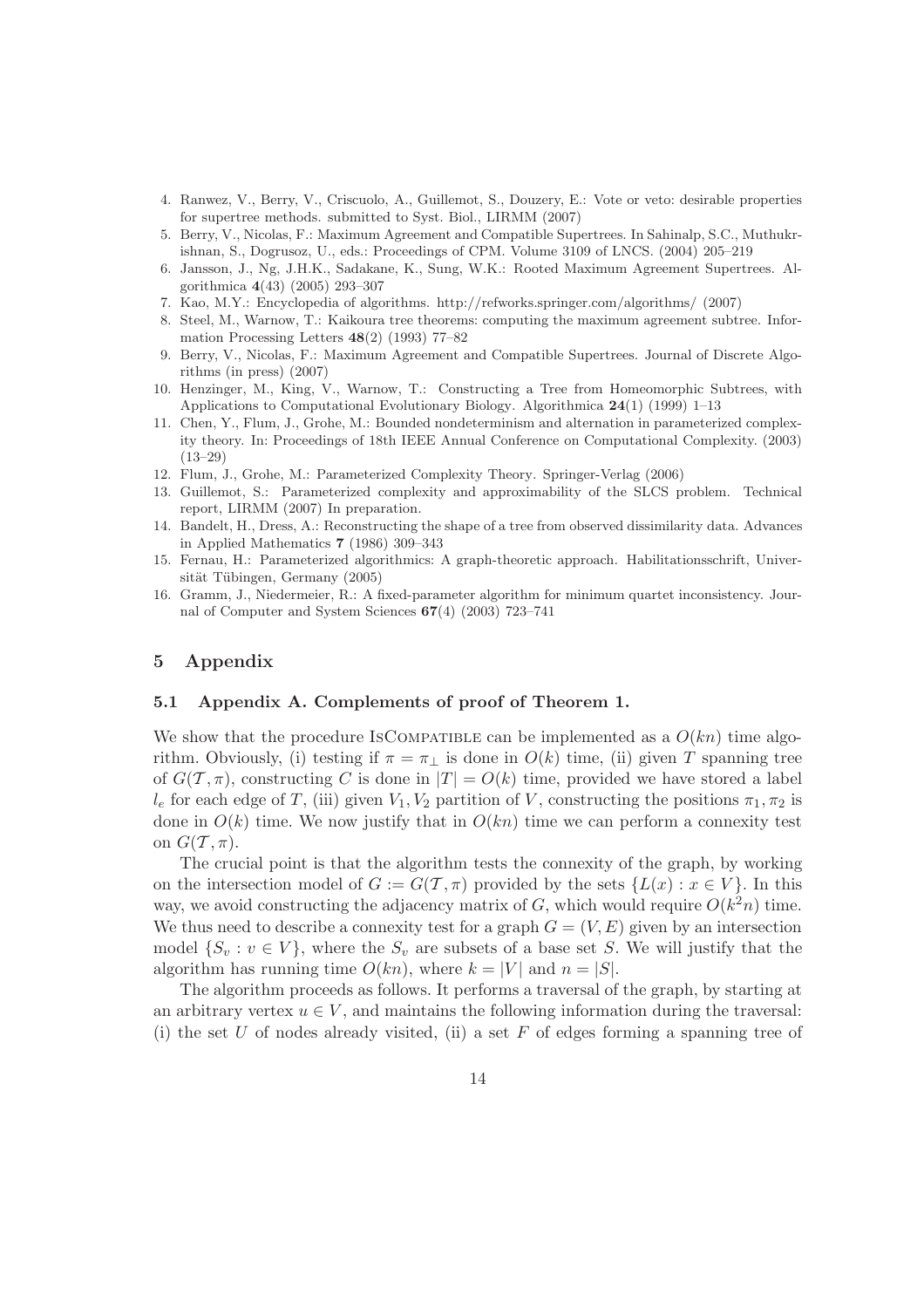$G[U]$ . At each step, the algorithm seeks a transverse edge, which is an edge  $e = \{u, v\} \in E$ with  $u \in U, v \in U$ . If such an edge is found, then y is added to U, and e is added to F. If no such edge exists, the algorithm stops, and the graph is connected iff  $U = V$ .

We show that using appropriate data structures, a step of the algorithm can be done in  $O(n)$  time. For each  $x \in S$ , let  $V_x = \{v \in V : x \in S_v\}$ . We maintain for each  $x \in S$ , two lists representing the sets  $U_x = V_x \cap U$  and  $\overline{U}_x = V_x \cap \overline{U}$ . Initializing these lists at the beginning of the algorithm is done in  $O(kn)$  time. Moreover, at a given step of the algorithm: (i) we can find a tranversal edge in  $O(n)$  time, (ii) we can update the structures in  $O(n)$  time. To justify Point (i), observe that finding a transversal edge amounts to find an element  $x \in S$  s.t.  $U_x, \overline{U}_x$  are non empty; if such an x is found then by choosing  $u \in U_x, v \in \overline{U}_x$  we obtain a transverse edge  $\{u, v\}$ ; clearly, these operations can be performed in  $O(n)$  time. To justify Point (ii), observe that when visiting a new vertex v, we need, for each  $x \in S_v$ , to add v to  $U_x$  and to remove v from  $\overline{U}_x$ , which can be performed in  $O(n)$  time by using appropriate linkage. □

#### 5.2 Appendix B. Complements of proof of Lemma 9.

Appendix B.1. (i)  $L(S_1) \cap L(S_2) = \emptyset$ : indeed, if there was  $x \in L(S_1) \cap L(S_2)$  then we would have  $x \in L(T_i)$  for some  $i \in [k]$ ; then  $x = \phi_{i,i}(x) \leq T_i \pi_i[i]$ . Since  $x \in L(T_i)$ , we must have  $\pi_1[i], \pi_2[i] \neq \perp$ ; then they are equal to distinct children of  $\pi[i]$ , impossible.

(ii)  $\phi_i$  is a partial embedding of S into  $T_i$ :

- if  $x \in L(S)$ , then  $x \in L(S_i)$ . We conclude using the fact that  $\phi_{i,i}$  is a partial embedding and that  $\phi_i(x) = \phi_{i,i}(x)$ .
- if x is an internal node of S with children  $x', x''$ , then:
	- if  $x \in N(S_i)$ , we conclude using the fact that  $\phi_{i,i}$  is a partial embedding and that  $\phi_i(x) = \phi_{i,i}(x).$
	- if  $x = r(S)$ , with children  $x' = r(S_1)$ ,  $x'' = r(S_2)$ : then
		- \* either  $\phi_{1,i}(x') = \phi_{2,i}(x'') = \perp$ , in which case  $\phi_i(x) = \perp$ ;
		- ∗ either  $\phi_{1,i}(x') \neq \perp, \phi_{2,i}(x'') = \perp$ , in which case  $\phi_i(x) = \phi_{1,i}(x')$ ;
		- ∗ either  $\phi_{1,i}(x') = \perp, \ \phi_{2,i}(x'') \neq \perp$ , in which case  $\phi_i(x) = \phi_{2,i}(x'')$ ;
		- ∗ either  $\phi_{1,i}(x') \neq \perp, \phi_{2,i}(x'') \neq \perp$ , in which case these are nodes  $y', y''$  s.t.  $y' \leq_{T_i}$  $\pi_1[i], y'' \leq_{T_i} \pi_2[i]$ . Since  $(\pi_1, \pi_2) \in D(\pi)$ , it follows that  $\pi_1[i], \pi_2[i]$  are  $\neq \perp$  and are distinct children of  $\pi[i]$ , hence  $\phi_i(x) = \pi[i]$ , which implies that  $\phi_{1,i}(x') < T_i$  $\phi_i(x), \, \phi_{2,i}(x'') <_{T_i} \phi_i(x).$

(iii)  $\phi_i(r(S)) \leq_{T_i} \pi[i]$ : follows from the definition of  $\phi_i(r(S))$  and from the fact that  $\phi_i(r(S_j)) \leq_{T_i} \pi_j[i].$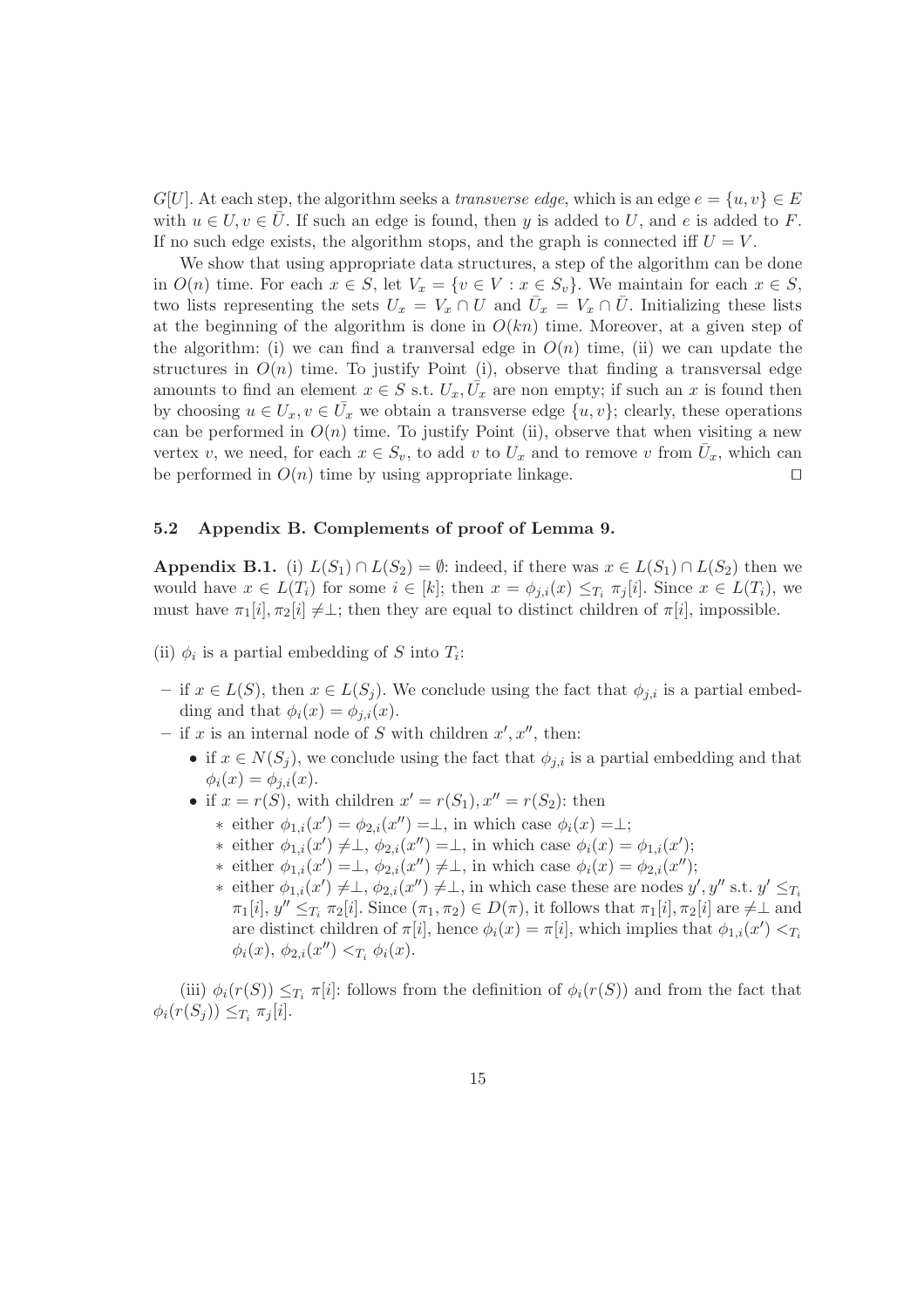**Appendix B.2.** We show that  $(\pi_1, \pi_2) \in D(\pi)$ . Indeed, (i) we have  $\pi_i \neq \pi$  since if we had  $\pi_1[i] = \pi[i]$  for each i, this would imply  $\pi_2[i] = \bot$  for each i, but given  $x \in L(S_2)$ there exists i s.t.  $x \in L(T_i)$ , impossible; (ii) fix  $i \in [k]$ :

- if  $\pi[i] = \perp$ , then  $\phi_i(u) = \perp$ , and we then have  $\phi_i(v_1) = \phi_i(v_2) = \perp$  by definition of a partial embedding, hence  $\pi_1[i] = \pi_2[i] = \perp;$
- $-$  if  $\pi[i] \neq \perp$ , then  $\phi_i(u)$  is a node of  $T_i$ , and we have:
	- either  $\phi_i(v_1), \phi_i(v_2) \neq \perp$ , in which case the nodes child $T_i(\phi_i(v_1), \phi_i(u)),$ child<sub>T<sub>i</sub></sub> $(\phi_i(v_2), \phi_i(u))$  are distinct, which implies that  $\pi_1[i], \pi_2[i]$  are distinct children of  $\pi[i]$ ;
	- or one of  $\phi_i(v_1), \phi_i(v_2)$  is equal to  $\perp$ , in which case the other must be equal to  $\phi_i(u)$ , which implies that  $\pi_1[i] = \pi[i], \pi_2[i] = \perp$  or the symmetric case.

⊓⊔

#### 5.3 Appendix C. Proof of Proposition 1

For the sake of clarity, we choose to perform the reduction in two steps.

First step: we give a parameter-preserving reduction from SLCs-D to a variant called COLORED-SLCS. This problem is defined as follows. Given a label set  $L$  partitioned in q sets  $L_1, ..., L_q$ , and a collection C on L, a *colored sequence* is a sequence  $a_1...a_q$  with  $a_i \in L_i$ . The problem COLORED-SLCS asks: does C have a colored compatible sequence? We show:

**Lemma 10.** There is a polynomial-time reduction from SLCS-D[k, q] to COLORED-SLCS[k, q] which maps an instance  $(C, k, q)$  of SLCS-D[k, q] to an instance  $(C', 2k, q)$  of COLORED-SLCS[k, q].

*Proof.* Given an instance  $I = (\mathcal{C}, k, q)$  of SLCS-D[k, q], we construct an instance  $I' =$  $(C', 2k, q)$  of COLORED-SLCS[k, q] as follows. Suppose that  $C = \{s_1, ..., s_k\}$  has label set L. For each  $x \in L$  we create new labels  $x^1, ..., x^q$ , we set  $L'^i = \{x^i : x \in L\}$  and  $L' = L'^1 \cup ... \cup L'^q$ . Consider the morphisms of free monoids  $\phi, \phi'$ , from  $L^*$  to  $L'^*$ , defined as follows: for each  $x \in L$ ,

$$
\begin{cases}\n\phi(x) = x^1...x^q \\
\phi'(x) = x^q...x^1\n\end{cases}
$$

For each sequence  $s_i \in \mathcal{C}$ , define  $s'_i = \phi(s_i)$  and  $s''_i = \phi'(s_i)$ . Then  $\mathcal{C}' = \{s'_1, s''_1, ..., s'_k, s''_k\}$ .

Note that  $\mathcal{C}'$  contains 2k sequences. The correctness of the reduction follows by proving that: I is a positive instance of  $SLcs-D[k,q]$  iff I' is a positive instance of COLORED-SLCS $[2k, q]$ .

(⇒): suppose that s is a compatible sequence for C with  $|s| = q$ . Then  $s = a_1...a_q$ . Let  $s' = a_1^1...a_q^q$ , we show that s' is a colored compatible sequence for C'. Clearly s' is a colored sequence. To prove that  $s'$  is a compatible sequence for  $\mathcal{C}'$ , we need to show that: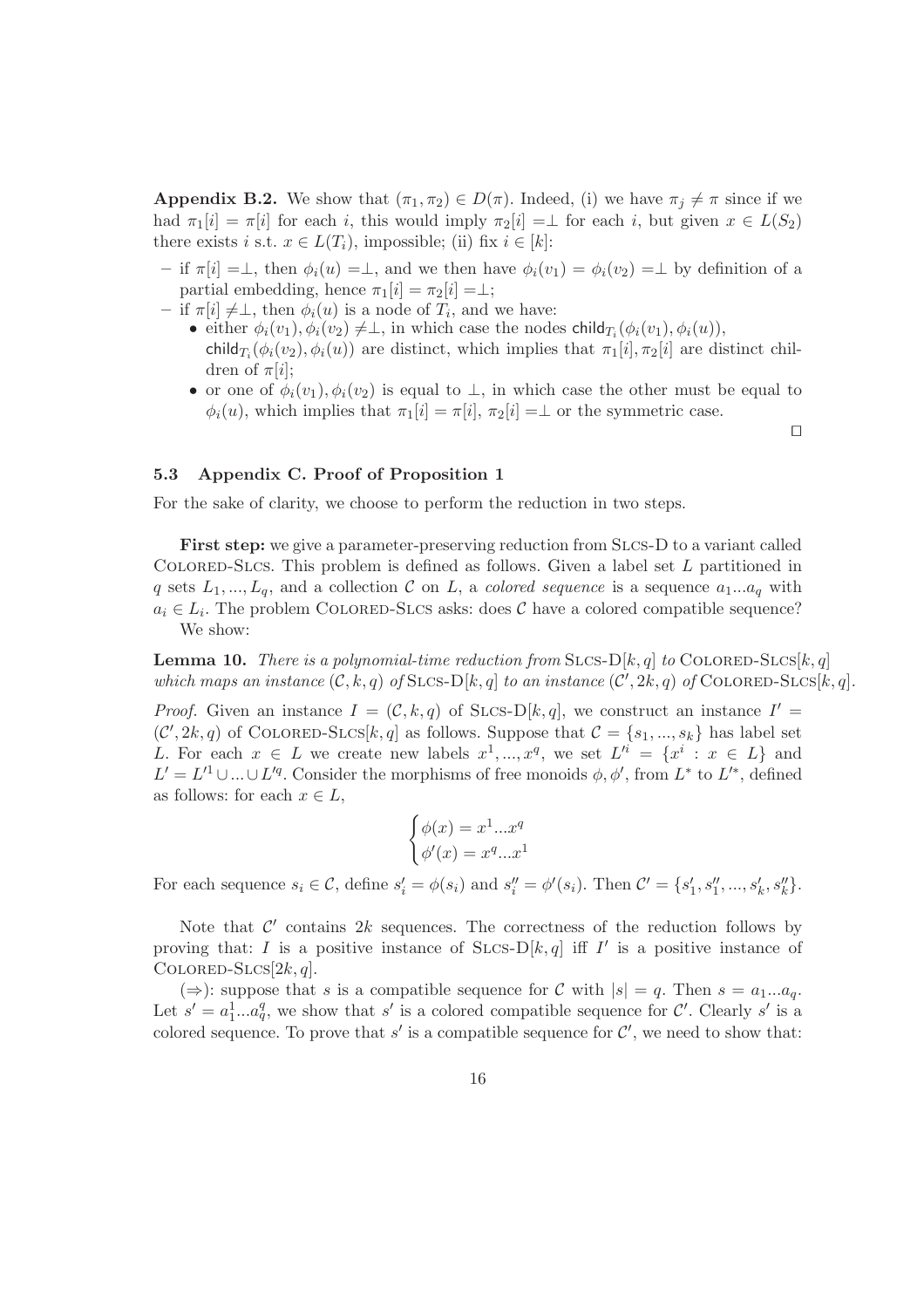- $-s' \Join s'_{p}$ : consider  $x, y \in L(s') \cap L(s'_{p})$  s.t.  $x <_{s'} y$ , then  $x = a_i^i, y = a_j^j$  with  $i < j$ , and since  $a_i \lt s a_j$  and  $s \Join s_p$  it follows that  $a_i \lt s_p a_j$ , thus  $a_i^i \lt s_p^i a_j^j$  $j$ , and we obtain that  $x <_{s_p} y$ .
- $s' \bowtie s''_p$ : the reasoning is similar.

(  $\Leftarrow$  ): suppose that s' is a colored compatible sequence for C'. Then s' = x<sub>1</sub>...x<sub>q</sub> with  $x_i \in L'^i$  for each i. Since  $x_i \in L'^i$ , there exists  $a_i \in L$  s.t.  $x_i = a_i^i$ .

Note that the labels  $a_1, ..., a_q$  are pairwise distinct: if  $a_j, a_{j'}$  were equal (to a label x) with  $j < j'$ , then by considering a sequence  $s_i$  s.t.  $x \in L(s_i)$ , we would obtain  $a_j^j <_{s_i'} a_{j'}^{j'}$ j ′ but  $a_{i'}^{j'}$  $j'_{j'} <_{s''_{i}} a^{j}_{j}$  $j$ , impossible.

Let us now define  $s = a_1...a_q$ , we show that s is a compatible sequence for C. We need to show that  $s \bowtie s_p$ . Consider  $x, y \in L(s) \cap L(s_p)$  s.t.  $x \leq_s y$ , then  $x = a_i, y = a_j$ with  $i < j$ . Since  $a_i^i < s$  a<sub>j</sub>  $j$  and since  $s' \Join s'_p$ , we obtain  $a_i^i \lt_{s'_p} a_j^j$  $j$ , and since  $a_i, a_j$  are distinct this implies  $a_i \leq_{s_p} a_j$ , and thus  $x \leq_{s_p} y$ . □

Second step: we give a parameter-preserving reduction from COLORED-SLCS to SMAST-D. If  $T_1, ..., T_m$  are trees, the notation  $\operatorname{rate}(T_1, ..., T_m)$  is defined by:

$$
\begin{cases}\n\text{rate}(T_1) & = T_1 \\
\text{rate}(T_1, ..., T_{m+1}) & = (\text{rate}(T_1, ..., T_m), T_{m+1})\n\end{cases}
$$

We show:

**Lemma 11.** There is a polynomial-time reduction from COLORED-SLCS[k, q] to SMAST-D[k, q] which maps an instance  $(C, k, q)$  of COLORED-SLCS[k, q] to an instance  $(T, k+2, 2q+1)$ of SMAST- $D[k, q]$ .

*Proof.* Let  $I = (\mathcal{C}, q, k)$  be an instance of COLORED-SLCS $[q, k]$ , where  $\mathcal{C} = \{s_1, ..., s_k\}$  is a collection on a label set L, partitionned in q sets  $L_1, ..., L_q$ . We construct an instance  $I' = (\mathcal{T}, q', k')$  of SMAST[ $q, k$ ] as follows.

- we first define the label set L': we create new labels  $l_0, l_1, ..., l_q$ . For each  $i \in [q]$ , we set  $L'_{i} = L_{i} \cup \{l_{i}\}\$ , and we define  $L' = \{l_{0}\} \cup L'_{1} \cup ... \cup L'_{q}$ .
- we define  $\mathcal{T} = \{S, S'\} \cup \{T_1, ..., T_k\}$  as follows. For each  $i \in [q]$ , we define  $R_i, R'_i$  as follows: consider an enumeration of  $L'_i = \{x_1, ..., x_m\}$ , then  $R_i = \text{rate}(x_1, ..., x_m)$  and  $R'_{i} = \text{rate}(x_m, ..., x_1)$ . We then set  $S = \text{rate}(l_0, R_1, ..., R_q)$  and  $S' = \text{rate}(l_0, R'_1, ..., R'_q)$ . For each sequence  $s_i = a_1...a_m$  in C, we create a tree  $T_i = \text{rate}(l_0, a_1, ..., a_m)$ .
- we set  $q' = 2q + 1$  and  $k' = k + 2$ .

Note that  $\mathcal T$  contains  $k+2$  trees. The correctness of the reduction follows by proving that: I is a positive instance of COLORED-SLCS $[k, q]$  iff I' is a positive instance of SMAST- $D[k', q']$ .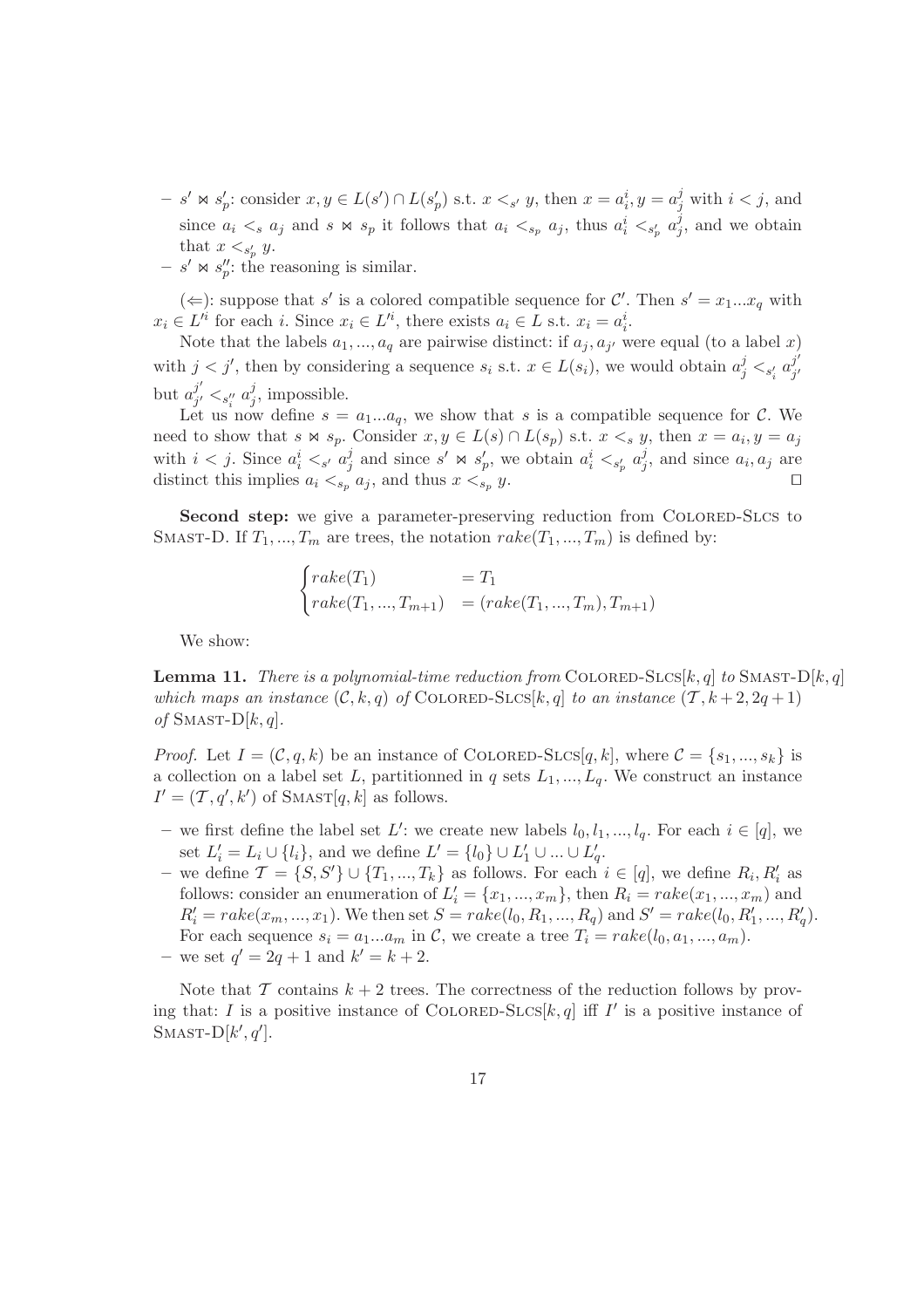(⇒): suppose that s is a colored compatible sequence s for C, with  $|s| = q$ . Then  $s = a_1...a_q$ , with  $a_i \in L_i$ . Let  $T = \text{rate}(l_0, (l_1, a_1), ..., (l_q, a_q))$ , then T is an agreement supertree for T, with  $|T| = q'$ . Clearly, we have T  $\ltimes S$  and T  $\ltimes S'$ , since  $R_i\vert \{l_i, a_i\} = R'_i\vert \{l_i, a_i\} = (l_i, a_i)$  for each  $i \in [q]$ . Moreover, we have  $T \Join T_i$  for each  $i \in [k]$ : indeed, if  $s|L(s_i) = s_i|L(s) = a_{i_1}...a_{i_m}$  with  $i_1 < ... < i_m$ , then  $T|L(T_i) =$  $T_i|L(T) = \text{rate}(l_0, a_{i_1}, ..., a_{i_m}).$ 

(  $\Leftarrow$  ): suppose that T is an agreement supertree for T, with  $|T| = q'$ . First observe that  $|L(T) \cap L'_i| \leq 2$  for each  $i \in [q]$ , since otherwise one of  $T \bowtie R_i$ ,  $T \bowtie R'_i$  would fail. Since  $|T| = q'$ , it follows that we have  $|L(T) \cap L'_i| = 2$  for each  $i \in [q]$ , and thus  $l_0 \in L(T)$ . Now, for each  $i \in [q]$  choose  $a_i \in L(T) \cap L'_i$  distinct from  $l_i$ , and let  $s = a_1...a_q$ . Then s is a colored compatible sequence for C. Indeed, consider  $i \in [k]$ , since  $T \bowtie T_i$ we have  $T|L(T_i) = T_i|L(T) = \text{rate}(l_0, a_{i_1}, ..., a_{i_m})$  with  $i_1 < ... < i_m$ , it follows that  $s|L(s_i) = s_i|L(s) = a_{i_1}...a_{i_m}$ , hence s  $\bowtie s_i$ . ⊓⊔

The proof of Proposition 1 follows from Lemmas 10 and 11.

#### 5.4 Appendix D. Complements of proof of Proposition 2

To complete the proof of Proposition 2, we now show membership in  $W[1]$  for SMAST parameterized by  $q$  (Lemma 14). We rely on the following lemmas.

**Lemma 12.** Let  $T$  be a tree. The following are equivalent:

- $-$  T is an agreement supertree for T;
- $-rt(T)$ [ $L(T) \subseteq rt(T)$ .

Let R be a complete collection of triples. A *direct contradiction* in R is a set  $a, b, c \in$  $L(\mathcal{R})$  s.t.  $ab|c \in \mathcal{R}$ ,  $ac|b \in \mathcal{R}$ .

Lemma 13. The following are equivalent:

- $-$  R is treelike:
- $-$  R does not contain direct contradictions, and the following property holds:  $(P)$  for each  $a, b, c, d \in L(\mathcal{R})$ ,  $ab|c \in \mathcal{R} \wedge bc|d \in \mathcal{R} \Rightarrow ab|d \in \mathcal{R} \wedge ac|d \in \mathcal{R}$ .

We are now ready to show:

**Lemma 14.** SMAST parameterized in q is in  $W[1]$ .

Proof. We use a parameterized reduction to SHORT TURING MACHINE COMPUTATION. Let  $I = (T, q)$  be an instance of SMAST, where T is a collection and q an integer. We define a nondeterministic Turing machine  $M$  which accepts the empty string in  $q'$  steps iff T has an agreement supertree of size  $\geq q$ .

The tape alphabet of M consists of the following symbols: